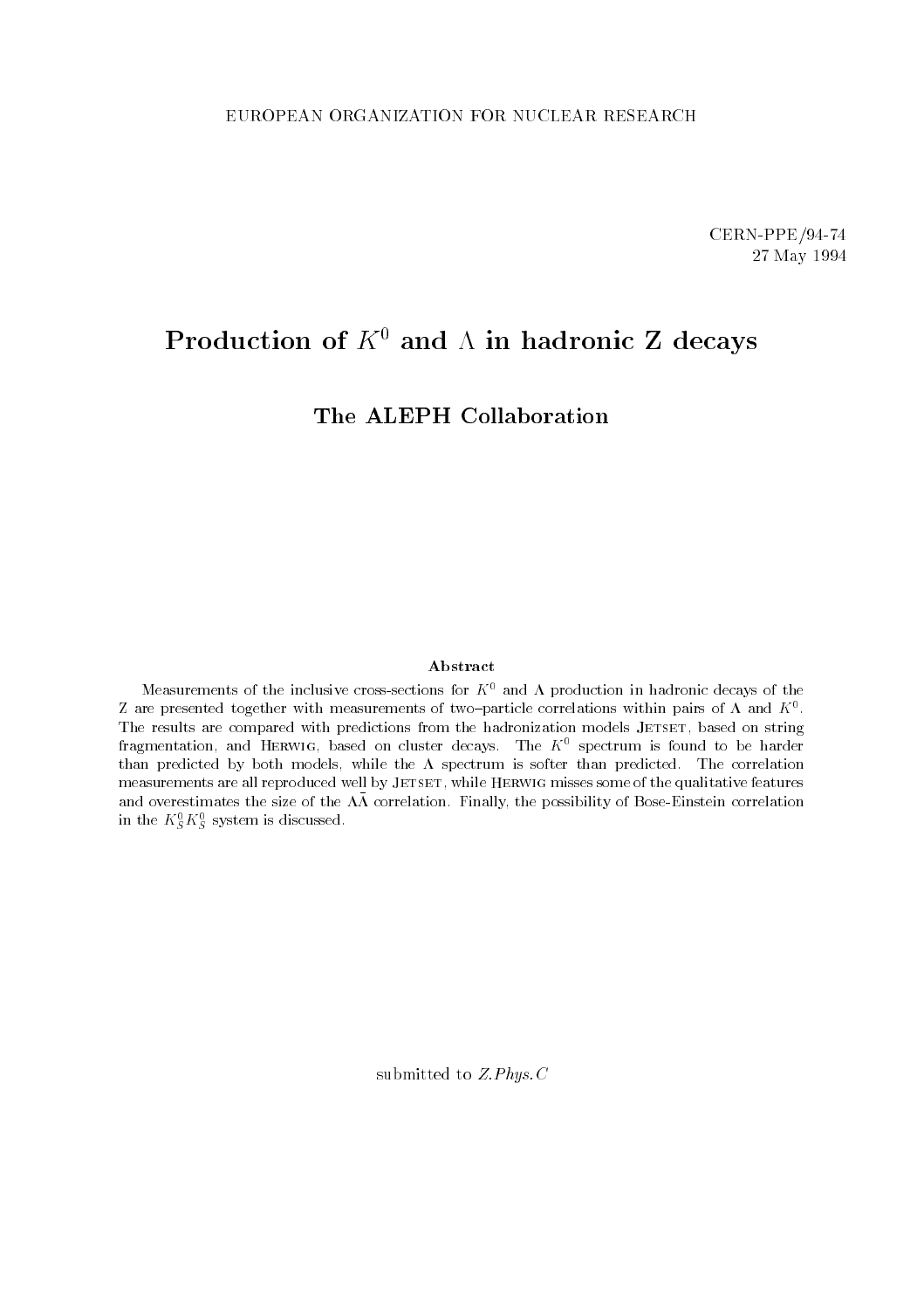### The ALEPH Collaboration

D. Buskulic, D. Casper, I. De Bonis, D. Decamp, P. Ghez, C. Goy, J.-P. Lees, M.-N. Minard, P. Odier, B. Pietrzyk

Laboratoire de Physique des Particules (LAPP), IN2P3 -CNRS, 74019 Annecy-le-Vieux Cedex, France

F. Ariztizabal, M. Chmeissani, J.M. Crespo, I. Efthymiopoulos, E. Fernandez, M. Fernandez-Bosman, V. Gaitan,

- Ll. Garrido,<sup>28</sup> M. Martinez, T. Mattison,<sup>29</sup> S. Orteu, A. Pacheco, C. Padilla, A. Pascual, F. Teubert Institut de Fisica d'Altes Energies, Universitat Autonoma de Barcelona, 08193 Bellaterra (Barcelona),  $Spain<sup>7</sup>$
- D. Creanza, M. de Palma, A. Farilla, G. Iaselli, G. Maggi, N. Marinelli, S. Natali, S. Nuzzo, A. Ranieri, G. Raso,

F. Romano, F. Ruggieri, G. Selvaggi, L. Silvestris, P. Tempesta, G. Zito Dipartimento di Fisica, INFN Sezione di Bari, 70126 Bari, Italy

- Y. Chai, D. Huang, X. Huang, J. Lin, T. Wang, Y. Xie, D. Xu, R. Xu, J. Zhang, L. Zhang, W. Zhao Institute of High-Energy Physics, Academia Sinica, Beijing, The People's Republic of China<sup>8</sup>
- G. Bonvicini, J. Boudreau,<sup>25</sup> P. Comas, P. Coyle, H. Drevermann, A. Engelhardt, R.W. Forty, G. Ganis, C. Gay,<sup>3</sup>
- M. Girone, R. Hagelberg, J. Harvey, R. Jacobsen, B. Jost, J. Knobloch, I. Lehraus, M. Maggi, C. Markou, P. Mato,
- H. Meinhard, A. Minten, R. Miquel, P. Palazzi, J.R. Pater, J.A. Perlas, P. Perrodo, J.-F. Pusztaszeri, F. Ranjard,
- L. Rolandi, J. Rothberg,<sup>2</sup> M. Saich, D. Schlatter, M. Schmelling, F. Sefkow,<sup>6</sup> W. Tejessy, I.R. Tomalin, R. Veenhof, A. Venturi, H. Wachsmuth, S. Wasserbaech,2 W. Wiedenmann, T. Wildish, W. Witzeling, J. Wotschack
- European Laboratory for Particle Physics (CERN), 1211 Geneva 23, Switzerland

Z. Ajaltouni, M. Bardadin-Otwinowska, A. Barres, C. Boyer, A. Falvard, P. Gay, C. Guicheney, P. Henrard,

- J. Jousset, B. Michel, J-C. Montret, D. Pallin, P. Perret, F. Podlyski, J. Proriol, F. Saadi Laboratoire de Physique Corpusculaire, Universite Blaise Pascal, INTP-CNRS, Clermont-Ferrand, 63177 Aubiere, France
- T. Fearnley, J.B. Hansen, J.D. Hansen, J.R. Hansen, P.H. Hansen, S.D. Johnson, R. Møllerud, B.S. Nilsson Niels Bohr Institute, 2100 Copenhagen, Denmark<sup>9</sup>
- A. Kyriakis, E. Simopoulou, I. Siotis, A. Vayaki, K. Zachariadou Nuclear Research Center Demokritos (NRCD), Athens, Greece
- J. Badier, A. Blondel, G. Bonneaud, J.C. Brient, P. Bourdon, G. Fouque, L. Passalacqua, A. Rouge, M. Rumpf,
- R. Tanaka, A. Valassi, M. Verderi, H. Videau Laboratoire de Physique Nucleaire et des Hautes Energies, Ecole Polytechnique, INFP--CNRS, 91128 Palaiseau Cedex, France
- D.J. Candlin, M.I. Parsons, E. Veitch

Department of Physics, University of Edinburgh, Edinburgh EH9 3JZ, United Kingdom<sup>10</sup>

E. Focardi, G. Parrini

Dipartimento di Fisica, Universita di Firenze, INFN Sezione di Firenze, 50125 Firenze, Italy

- M. Corden, M. Delfino,<sup>12</sup> C. Georgiopoulos, D.E. Jaffe, D. Levinthal<sup>15</sup> Supercomputer Computations Research Institute, Florida State University, Tallahassee, FL 32306- 4052, USA 13;14
- A. Antonelli, G. Bencivenni, G. Bologna,<sup>4</sup> F. Bossi, P. Campana, G. Capon, F. Cerutti, V. Chiarella, G. Felici,
- P. Laurelli, G. Mannocchi,<sup>5</sup> F. Murtas, G.P. Murtas, M. Pepe-Altarelli, S. Salomone Laboratori Nazionali dell'INFN (LNF-INFN), 00044 Frascati, Italy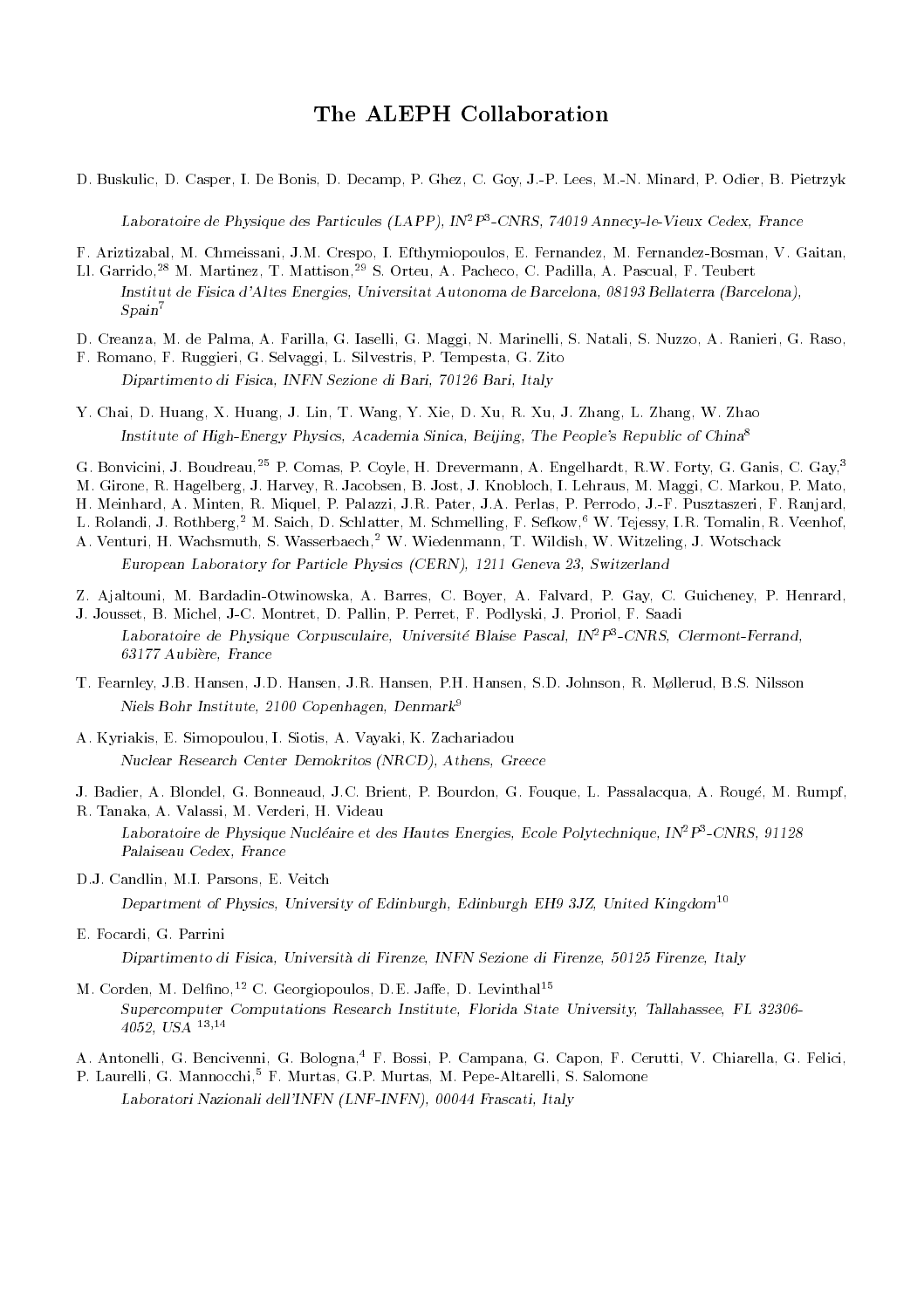- P. Colrain, I. ten Have, I.G. Knowles, J.G. Lynch, W. Maitland, W.T. Morton, C. Raine, P. Reeves, J.M. Scarr,
- K. Smith, M.G. Smith, A.S. Thompson, S. Thorn, R.M. Turnbull Department of Physics and Astronomy, University of Glasgow, Glasgow G12 8QQ, United Kingdom<sup>10</sup>
- U. Becker, O. Braun, C. Geweniger, P. Hanke, V. Hepp, E.E. Kluge, A. Putzer,<sup>1</sup> B. Rensch, M. Schmidt, H. Stenzel,
- K. Tittel, M. Wunsch Institut für Hochenergiephysik, Universität Heidelberg, 69120 Heidelberg, Fed. Rep. of Germany<sup>16</sup>
- R. Beuselinck, D.M. Binnie, W. Cameron, M. Cattaneo, D.J. Colling, P.J. Dornan, J.F. Hassard, N. Konstantinidis,
- L. Moneta, A. Moutoussi, J. Nash, D.G. Payne, G. San Martin, J.K. Sedgbeer, A.G. Wright Department of Physics, Imperial College, London SW7 2BZ, United Kingdom<sup>10</sup>
- P. Girtler, D. Kuhn, G. Rudolph, R. Vogl Institut fur Experimentalphysik, Universitat Innsbruck, 6020 Innsbruck, Austria<sup>18</sup>
- C.K. Bowdery, T.J. Brodbeck, A.J. Finch, F. Foster, G. Hughes, D. Jackson, N.R. Keemer, M. Nuttall, A. Patel, T. Sloan, S.W. Snow, E.P. Whelan

Department of Physics, University of Lancaster, Lancaster LA1 4YB, United Kingdom10

A. Galla, A.M. Greene, K. Kleinknecht, J. Raab, B. Renk, H.-G. Sander, H. Schmidt, S.M. Walther, R. Wanke, B. Wolf

Institut fur Physik, Universitat Mainz, 55099 Mainz, Fed. Rep. of Germany<sup>16</sup>

- A.M. Bencheikh, C. Benchouk, A. Bonissent, D. Calvet, J. Carr, C. Diaconu, F. Etienne, D. Nicod, P. Payre,
- L. Roos, D. Rousseau, P. Schwemling, M. Talby Centre de Physique des Particules, Faculte des Sciences de Luminy, IN<sup>2</sup>P<sup>3</sup>-CNRS, 13288 Marseille,
- S. Adlung, R. Assmann, C. Bauer, W. Blum, D. Brown, P. Cattaneo,<sup>23</sup> B. Dehning, H. Dietl, F. Dydak,<sup>21</sup> M. Frank,
- A.W. Halley, K. Jakobs, H. Kroha, J. Lauber, G. Lutjens, G. Lutz, W. Manner, H.-G. Moser, R. Richter, S. Schael,
- J. Schroder, A.S. Schwarz, R. Settles, H. Seywerd, U. Stierlin,30 U. Stiegler, R. St. Denis, G. Wolf Max-Planck-Institut für Physik, Werner-Heisenberg-Institut, 80805 München, Fed. Rep. of Germany<sup>16</sup>
- R. Alemany, J. Boucrot, O. Callot, A. Cordier, M. Davier, L. Duflot, J.-F. Grivaz, Ph. Heusse, P. Janot, D.W. Kim<sup>19</sup>
- F. Le Diberder, J. Lefrancois, A.-M. Lutz, G. Musolino, M.-H. Schune, J.-J. Veillet, I. Videau Laboratoire de l'Accélérateur Linéaire, Université de Paris-Sud, IN<sup>2</sup>P<sup>3</sup>-CNRS, 91405 Orsay Cedex, France
- D. Abbaneo, G. Bagliesi, G. Batignani, U. Bottigli, C. Bozzi, G. Calderini, M. Carpinelli, M.A. Ciocci, V. Ciulli, R. Dell'Orso, I. Ferrante, F. Fidecaro, L. Foà,<sup>1</sup> F. Forti, A. Giassi, M.A. Giorgi, A. Gregorio, F. Ligabue, A. Lusiani, P.S. Marrocchesi, E.B. Martin, A. Messineo, F. Palla, G. Rizzo, G. Sanguinetti, P. Spagnolo, J. Steinberger,
- R. Tenchini,<sup>1</sup> G. Tonelli,<sup>27</sup> G. Triggiani, C. Vannini, P.G. Verdini, J. Walsh Dipartimento di Fisica dell'Universita, INFN Sezione di Pisa, e Scuola Normale Superiore, 56010 Pisa, Italy
- A.P. Betteridge, Y. Gao, M.G. Green, D.L. Johnson, P.V. March, T. Medcalf, Ll.M. Mir, I.S. Quazi, J.A. Strong Department of Physics, Royal Holloway & Bedford New College, University of London, Surrey TW20 OEX, United Kingdom<sup>10</sup>
- V. Bertin, D.R. Botterill, R.W. Clifft, T.R. Edgecock, S. Haywood, M. Edwards, P.R. Norton, J.C. Thompson Particle Physics Dept., Rutherford Appleton Laboratory, Chilton, Didcot, Oxon OX11 OQX, United  $Kingdom^{10}$
- B. Bloch-Devaux, P. Colas, H. Duarte, S. Emery, W. Kozanecki, E. Lancon, M.C. Lemaire, E. Locci, B. Marx,
- P. Perez, J. Rander, J.-F. Renardy, A. Rosowsky, A. Roussarie, J.-P. Schuller, J. Schwindling, D. Si Mohand, B. Vallage

Service de Physique des Particules, DAPNIA, CE-Saclay, 91191 Gif-sur-Yvette Cedex, France<sup>17</sup>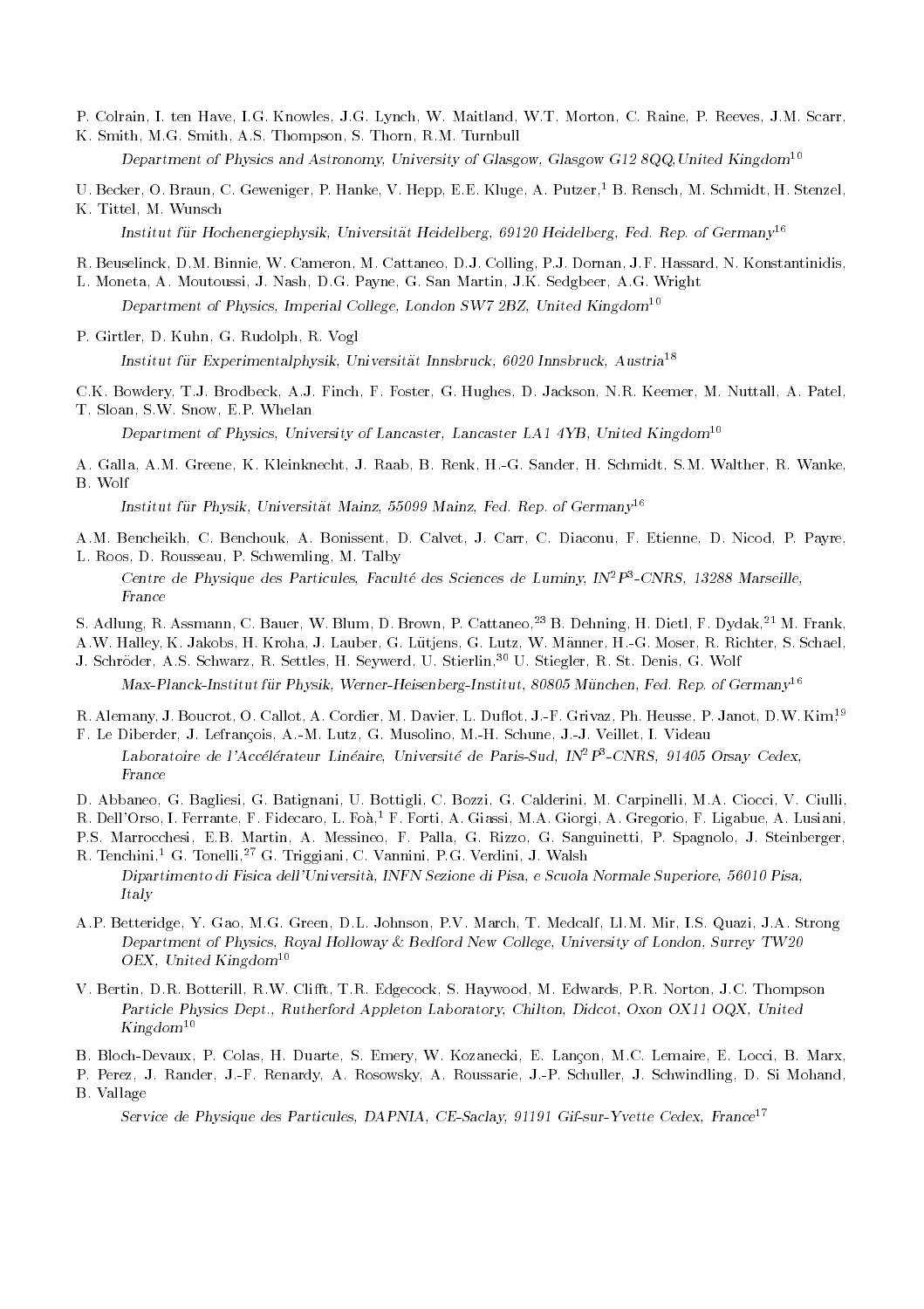R.P. Johnson, A.M. Litke, G. Taylor, J. Wear

Institute for Particle Physics, University of California at Santa Cruz, Santa Cruz, CA 95064, USA<sup>22</sup>

A. Beddall, C.N. Booth, S. Cartwright, F. Combley, I. Dawson, A. Koksal, C. Rankin, L.F. Thompson Department of Physics, University of Sheffield, Sheffield S3 7RH, United Kingdom<sup>10</sup>

A. Böhrer, S. Brandt, G. Cowan,<sup>1</sup> E. Feigl, C. Grupen, G. Lutters, J. Minguet-Rodriguez, F. Rivera,<sup>26</sup> P. Saraiva,

U. Schafer, L. Smolik

Fachbereich Physik, Universitat Siegen, 57068 Siegen, Fed. Rep. of Germany<sup>16</sup>

L. Bosisio, R. Della Marina, G. Giannini, B. Gobbo, L. Pitis, F. Ragusa<sup>20</sup> Dipartimento di Fisica, Universita di Trieste e INFN Sezione di Trieste, 34127 Trieste, Italy

L. Bellantoni, J.S. Conway,<sup>24</sup> Z. Feng, D.P.S. Ferguson, Y.S. Gao, J. Grahl, J.L. Harton, O.J. Hayes, H. Hu, J.M. Nachtman, Y.B. Pan, Y. Saadi, M. Schmitt, I. Scott, V. Sharma, J.D. Turk, A.M. Walsh, F.V. Weber,<sup>1</sup> Sau Lan Wu, X. Wu, J.M. Yamartino, M. Zheng, G. Zobernig

Department of Physics, University of Wisconsin, Madison, WI 53706, USA11

3Now at Harvard University, Cambridge, MA 02138, U.S.A.

- $6$ Now at DESY, Hamburg, Germany.
- 7Supported by CICYT, Spain.

- 9Supported by the Danish Natural Science Research Council.
- 10Supported by the UK Science and Engineering Research Council.
- <sup>11</sup>Supported by the US Department of Energy, contract DE-AC02-76ER00881.
- 12On leave from Universitat Autonoma de Barcelona, Barcelona, Spain.
- <sup>13</sup>Supported by the US Department of Energy, contract DE-FG05-92ER40742.
- <sup>14</sup>Supported by the US Department of Energy, contract DE-FC05-85ER250000.
- 15Present address: Lion Valley Vineyards, Cornelius, Oregon, U.S.A.
- <sup>16</sup>Supported by the Bundesministerium für Forschung und Technologie, Fed. Rep. of Germany.
- <sup>17</sup>Supported by the Direction des Sciences de la Matière, C.E.A.
- 18Supported by Fonds zur Forderung der wissenschaftlichen Forschung, Austria.
- 19Permanent address: Kangnung National University, Kangnung, Korea.

20Now at Dipartimento di Fisica, Universita di Milano, Milano, Italy.

- 21Also at CERN, PPE Division, 1211 Geneva 23, Switzerland.
- 22Supported by the US Department of Energy, grant DE-FG03-92ER40689.
- 23Now at Universita di Pavia, Pavia, Italy.
- 24Now at Rutgers University, Piscataway, NJ 08854, USA.
- 25Now at University of Pittsburgh, Pittsburgh, PA 15260, U.S.A.
- 26Partially supported by Colciencias, Colombia.
- 27Also at Istituto di Matematica e Fisica, Universita di Sassari, Sassari, Italy.
- 28Permanent address: Dept. d'Estructura i Constituens de la Materia, Universitat de Barcelona, 08208 Barcelona, Spain. 29Now at SLAC, Stanford, CA 94309, U.S.A.

30Deceased.

<sup>&</sup>lt;sup>1</sup>Now at CERN, PPE Division, 1211 Geneva 23, Switzerland.

<sup>2</sup>Permanent address: University of Washington, Seattle, WA 98195, USA.

<sup>4</sup>Also Istituto di Fisica Generale, Universita di Torino, Torino, Italy.

 $5$  Also Istituto di Cosmo-Geofisica del C.N.R., Torino, Italy.

<sup>8</sup>Supported by the National Science Foundation of China.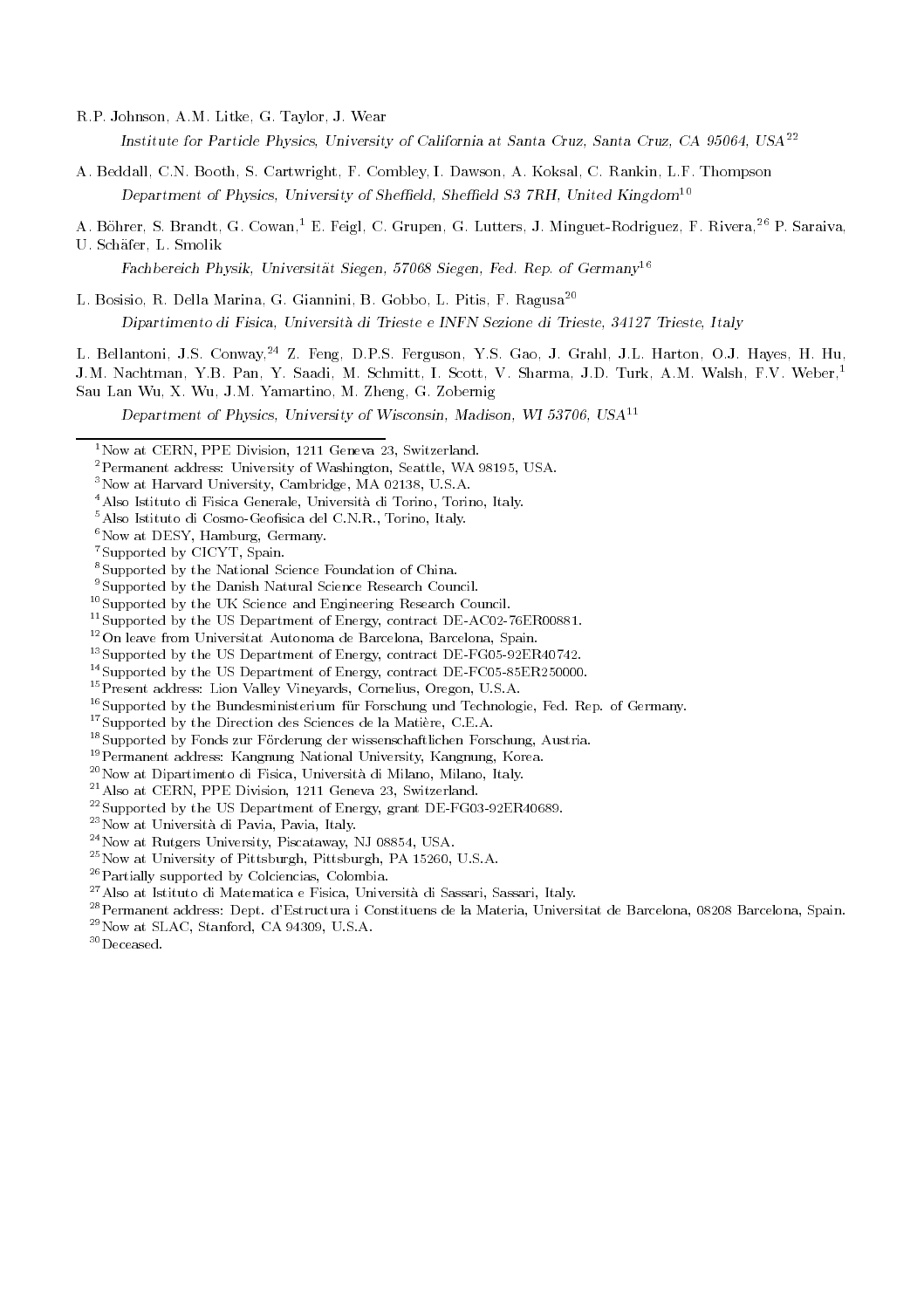### 1 Introduction

The spectra of identified particles and two-particle correlations measured in hadronic  $e^+e^-$  collisions have in the past been difficult to describe within hadronization models [1]. While the global event properties agree impressively well with model simulations, being to a large extent determined by the perturbative parton shower, the spectra of particular hadrons depend more on the phenomenological part of the models, which is less well understood. Improved measurements may hopefully lead to better understanding of the hadronization process.

This report considers  $K^0$  mesons and  $\Lambda$  hyperons which are relatively easy to identify in the ALEPH apparatus. Measurements of the inclusive spectra are presented, based on 988000 hadronic Z decays collected during 1991 and 1992. Such spectra have previously been studied by OPAL  $[2, 3]$ , by DELPHI [4, 5] and L3 [6]. In addition, measurements of two-particle correlations among pairs of  $K^0$  and  $\Lambda$ are presented in various pro jections of rapidity and angle with respect to the thrust axis. Finally, the possibility of Bose–Einstein correlation in the  $\kappa_{\tilde{S}}\kappa_{\tilde{S}}$  system is discussed. Similar correlation studies have recently been published by OPAL  $[7, 8]$  and DELPHI  $[5]$ , and the topic of baryon-antibaryon correlations was also studied at PEP and PETRA energies [9, 10, 11].

Two hadronization models have become standard at LEP, the JETSET model [12], implementing a string fragmentation scheme, and the Herwig model [13], implementing a cluster fragmentation scheme. In both models the overall rate of strange particle production is suppressed by a parameter related to the strange quark effective mass. The shape of the spectra provides additional information which may constrain other parameters of the models. For example, measurements of baryon production have been used to determine the strangeness and spin 1 suppression of diquark states in JETSET. In the default version of HERWIG, however, the flavor and spin ratios are controlled by phase-space only (although the parameters needed to regulate such ratios are actually available).

The parameter space in JETSET is increased by the "popcorn mechanism", allowing a meson to be created in between a baryon-antibaryon pair. This costs an extra parameter specifying the probability for popcorn, and two other ones specifying the strangeness suppression in this case. The rapidity distance between the baryons would appear to be a good probe of such a mechanism.

The results presented in this report are compared with JETSET (version 7.3) and HERWIG (version 5.6) and discussed in terms of the parameters mentioned above.

### 2 The ALEPH detector

The Aleph detector has been described in detail elsewhere [14]. For this study it is mainly the tracking capability of the detector that is relevant. Charged tracks are measured over the polar angle range <sup>j</sup> cos -<sup>j</sup> <sup>&</sup>lt; 0:966 by an inner cylindrical drift chamber (ITC) and a large cylindrical time pro jection chamber (TPC). These chambers are immersed in a magnetic field of  $1.5$  T and together measure the momentum of charged particles with a resolution of  $\delta p/p = 0.0008 \cdot p (GeV/c)^{-1} \oplus 0.003$  [14, 15].

Central tracks, with <sup>j</sup> cos -<sup>j</sup> <sup>&</sup>lt; 0:85, are in addition measured byavertex detector (VDET) [16] consisting of two barrels of multistrip silicon detectors, with double-sided readout, positioned between the beam-pipe and the ITC. The solid angle coverage is  $85\%$  for the inner layer and  $69\%$  for the outer layer. For high momentum tracks the resolution improves with the addition of the VDET coordinates to  $\delta p/p=0.0006\cdot p$  (GeV/c) =, as measured with di-muon events. The VDET point resolution is 12  $\mu$ m at normal incidence for both  $r\phi$  and rz projections.

The TPC provides up to 330 measurements of the specific ionization  $(dE/dx)$  of each charged track.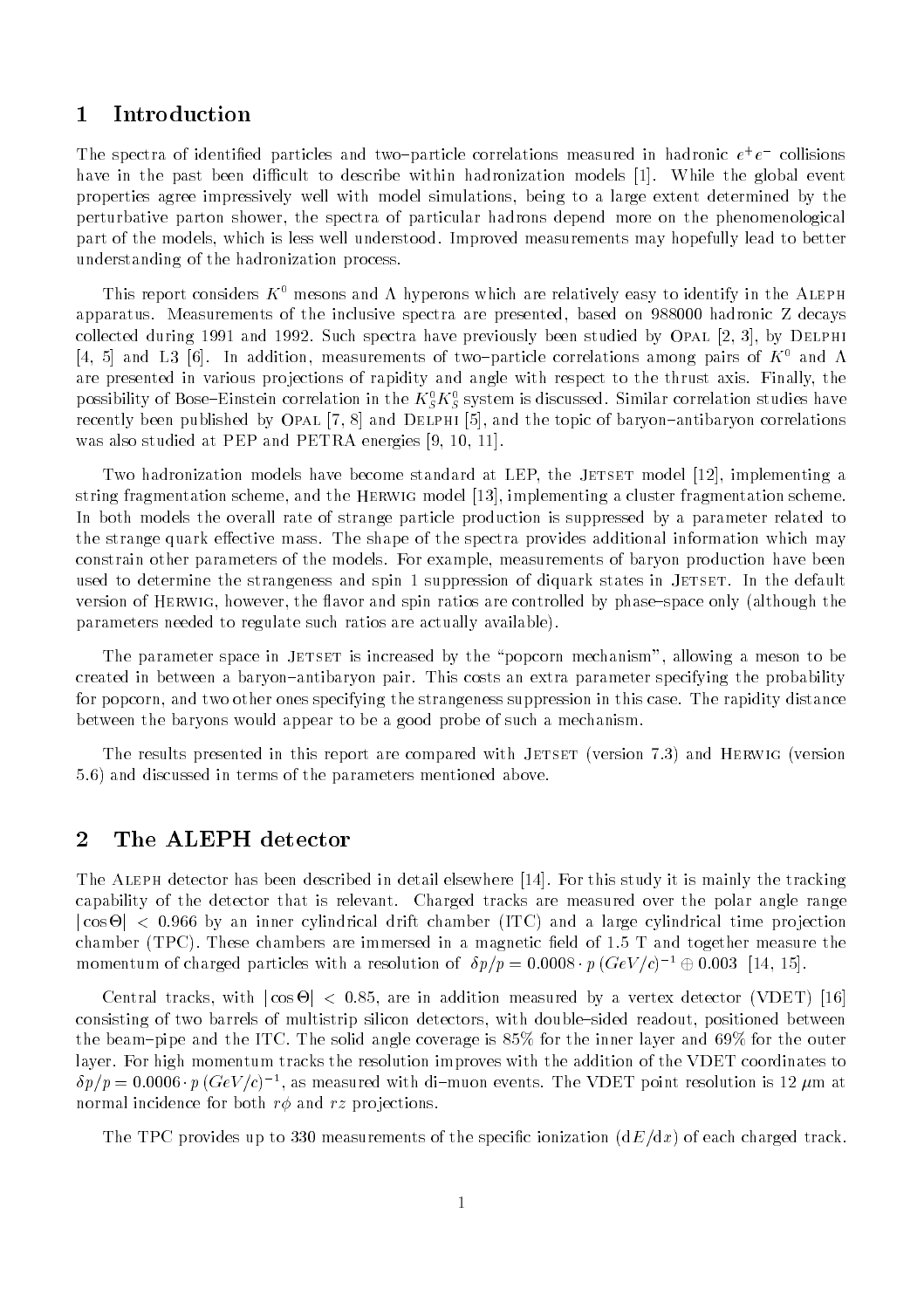For charged tracks with momenta above 3  $GeV/c$  and with the maximum number of samples, the truncated mean ionization of pions and protons are separated by three standard deviations.

## 3 Event selection and  $V^0$  reconstruction

A sample of hadronic Z decays is defined by a requirement of at least five charged tracks in the event with <sup>j</sup> cos -<sup>j</sup> <sup>&</sup>lt; 0:95 and with a distance to the interaction point of less than 2cm in the transverse direction and 10cm in the longitudinal direction. The charged tracks in the event must carry at least 10% of the collision energy. This selection includes 97.5% of all hadronic Z decays, 0.3% background from  $\tau$  pairs and  $0.4\%$  background from two-photon collisions [17].

All oppositely charged pairs of tracks with momentum larger than 150 MeV/c and with more than 5 TPC coordinates are tested for the hypothesis that they originate from a common secondary vertex. The parameters of the fit are the coordinates of the secondary vertex and the track momenta at this point. Since each track is described by five helix parameters, the fit has one degree of freedom. The chisquared of the fit is required to be less than 13. Such  $V^0$  candidates are then considered that have momentum larger than 200 MeV/c (500 MeV/c for candidates) and polar angle larger than 20 .

In order to ensure a separation between the primary and secondary vertices, the proper lifetime of a given  $V^0$  hypothesis is required to be between 0.2 and 5 times the expected lifetime. Pairs of tracks both originating from the primary vertex are suppressed by requiring that they be separated by at least 0.4cm at their closest approach to the beam-axis in the plane perpendicular to the axis. In addition candidates are rejected for which both tracks have VDET hits between the primary and secondary vertices.

Since the combinatorial background peaks strongly at forward decay angles, the cosine of the decay angle is required to be less than 0.85 for  $K^0$  and 0.95 for  $\Lambda$ . The distance of closest approach from the  $V<sup>0</sup>$  direction to the primary vertex is required to be less than 1.0 cm in the transverse plane. The specific ionization,  $dE/dx$ , on each track of a  $V^0$  candidate is required to be within three standard deviations of the expected ionization. This requirement is only made if a useful measurement of the ionization of a track is available, i.e. when at least 50 ionization samples are measured by the TPC.

The mass spectra at this level of the event selection are shown in Figure 1. From these distributions a signal can be extracted in a momentum dependent mass window spanning more than 98% of the signal. The window size (in GeV/c ) is 0.014 + 0.15  $z$  for A and 0.01 + 0.085  $z$  for A, where  $z$  is the fraction of the beam momentum carried by the  $V^{\ast}$ .

A significant reduction of background is obtained by requiring a successful kinematical  $V^0$  fit, constrained by the mass hypothesis and the primary vertex in the transverse plane [18]. This increases the number of degrees of freedom in the  $V^0$  fit to three. The  $\chi^2$  of the fit is required to be less than 120. This requirement is very loose to minimize the dependence on the simulation. All of these candidates must have a mass pull,  $\Delta M/\sigma_M$ , less than four. If more than one  $V^0$  hypothesis is available for the same charged tracks, a choice is made between them. For 4% of the  $K^0$  candidates and 14% of the  $\Lambda$ candidates there is another candidate sharing one or both tracks, with the same mass hypothesis. Among these, the fit with the best  $\chi^{\perp}$  is chosen. For  $2\%$  of the  $K^{\perp}$  candidates and  $25\%$  of the  $\Lambda$  candidates there is another candidate sharing both tracks, but with a different mass hypothesis. In this case, the fit with the smallest mass pull is chosen. The bias introduced by this method is corrected with the help of the Monte Carlo which reproduces well the number of such ambiguities.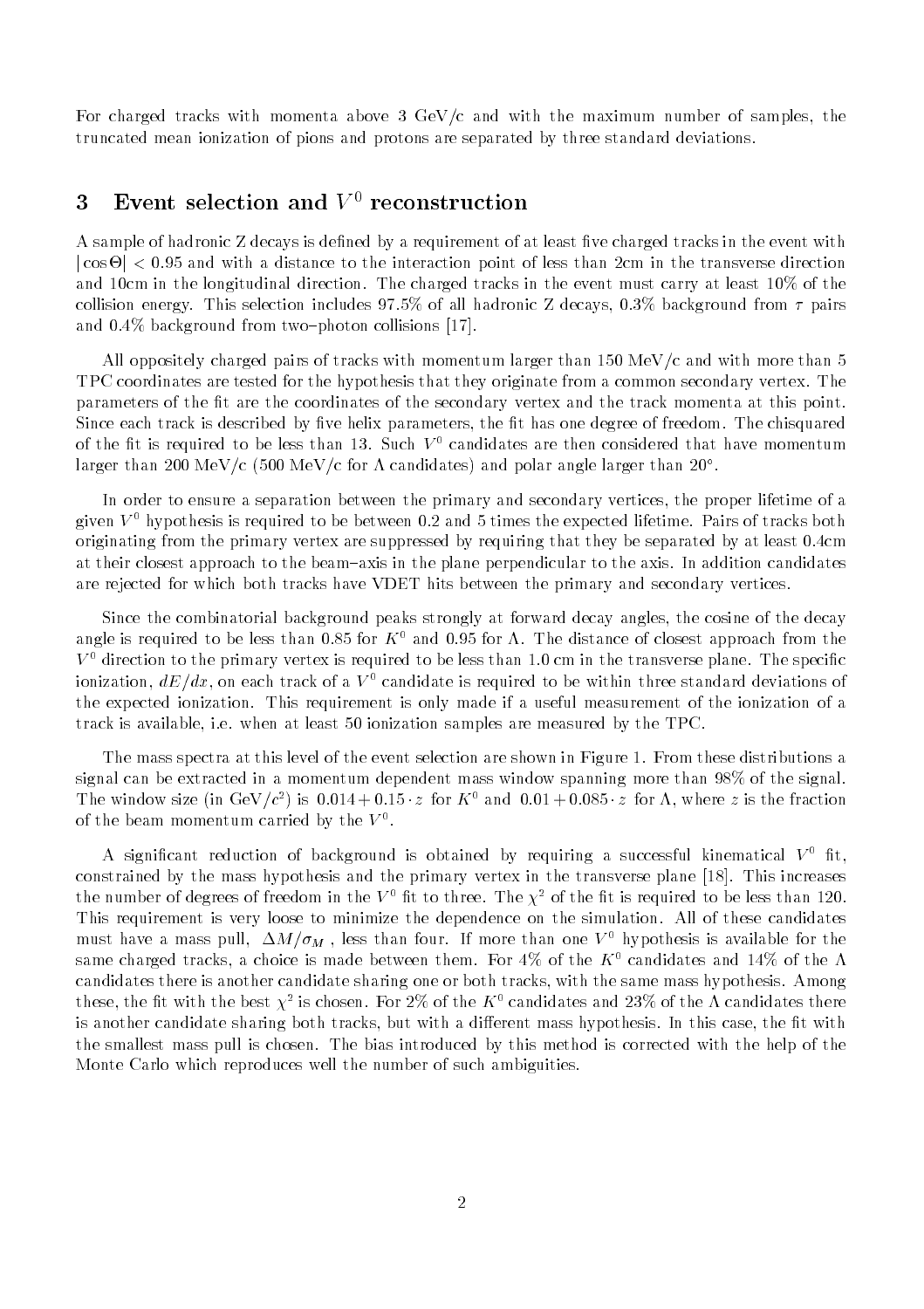#### 4 Cross-section measurement

The cross-section measurement is presented as follows:

$$
\frac{1}{\sigma_{had}} \frac{d\sigma}{d\xi} = \frac{1}{\Delta\xi} \frac{n-b}{a}
$$

$$
\xi = -\ln(p/p_{beam})
$$

where *n* is the number of candidates selected by the kinematic fit per hadronic event in each bin of  $\xi$ , and p is the momentum. In addition, the cross-sections are presented as functions of transverse momentum and rapidity with respect to the thrust axis.

The acceptance, a, and the background, b, are calculated using a Monte Carlo simulation of hadronic events based on the event generators DYMU [19] and JETSET 7.3. The parameters of the hadron level simulation have been optimized to fit global event properties and lepton spectra measured in ALEPH [20, 21]. A detailed simulation of the apparatus was then carried out.

The size of the background is subsequently scaled by a factor  $\alpha(\xi) = b_{DATA}/b_{MC}$ , which is the ratio of background counts in the mass sidebands shown in Figure 1. This bin-by-bin correction factor has an average value of 1.0 for both particle types and never exceeds 20% .

The acceptance for charged decays and the background fraction are shown in Figure 2. The acceptance drops at high momentum due to the finite size of the TPC and the two-track resolution; it also drops at low momentum due to the threshold of about 150 MeV/c for reconstructing a track in the TPC. The background increases at high momentum due to the widening mass resolution, and at low momentum owing to the decreasing rejection power of the lifetime requirement and the vertex constraint. At the peak of the  $\zeta$  spectrum, the acceptance (in the region of polar angles 20  $\leq$   $\Theta$   $\leq$  100  $\,$  is 55% for  $K^+$  and 53% for  $\Lambda$ , and the background fraction is 1.6% for  $K^0$  and 7% for  $\Lambda$ .

#### 5 Systematic errors

Systematic errors in this measurement arise from features which are not simulated correctly in the Monte Carlo. Such features can be divided into track reconstruction efficiencies, efficiencies of the  $V^0$  finding and background calibration.

#### Track finding

A special problem may arise in the track reconstruction of  $V^0$  tracks because of the two-track resolution. The measured angle between the daughter tracks has been compared with the simulation and found to be in good agreement in all projections. Also the number of measured TPC coordinates and the angular distribution of the  $V^0$  candidates agree well with the simulation. Small deviations from the simulation are seen at low momentum. These give rise to a momentum dependent systematic error which is zero at high momentum and reaches 0.4% at the lowest momenta.

#### $V^0$  finding

As a check on the kinematic fit method, the  $V^0$  candidates were alternatively selected using the mass windows shown in Figure 1. Using this method, the measured rate of  $K^+$  increases by 0.6% and the rate of  $\Lambda$  increases by 2.5%. This raises the question of whether  $\Lambda$  from  $\Xi$  decays are rejected more strongly by the kinematic fit method which contains a vertex constraint. However, the number of  $\Lambda$  from  $\Xi$  in the final sample is 12%, according to the Monte Carlo simulation, compared with 14% before any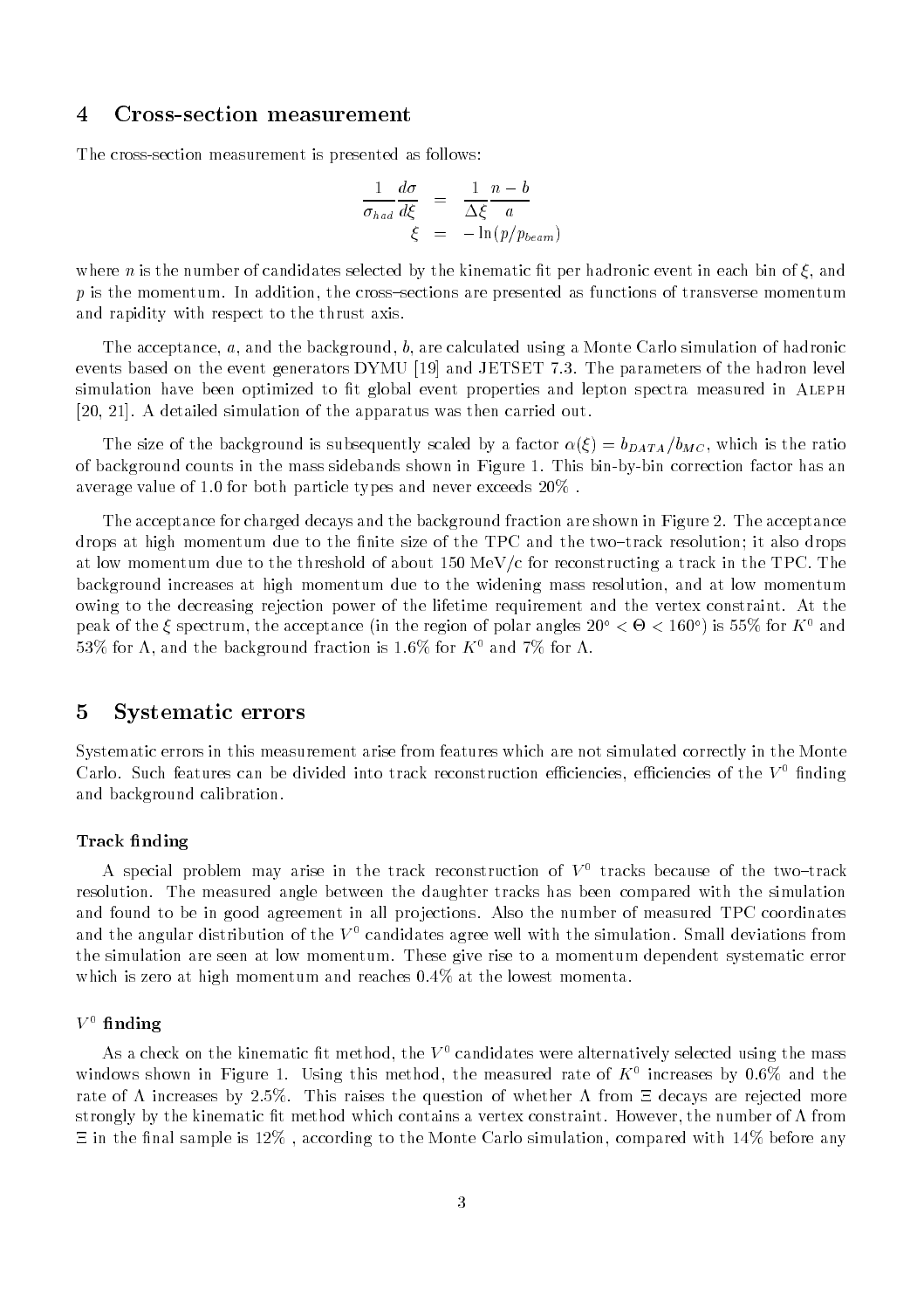selection. Since the  $\Xi$  rate in JETSET agrees with the measured rate within a few percent [3, 24], this extra suppression of  $\Lambda$  from  $\Xi$  is not expected to contribute significantly to the errors.

Additional error contributions are obtained from varying the selection criteria. The requirement that the  $V^0$  should point back to the primary vertex gives rise to the largest variation in the result, due to imperfect simulation of the impact parameter for low momentum  $V^0$  candidates. All the variations obtained are added in quadrature, including the difference between the kinematic fit method and the mass window method. Part of the error depends on momentum, varying from  $1\%$  at 15 GeV/c to  $4\%$  at 0.7 GeV/c. In addition there is an overall normalisation error, which is  $2\%$  for K<sup>0</sup> and  $3\%$  for  $\Lambda$ .

#### Background

The selected sample of hadronic Z decays contains a small background of  $\tau$  and two-photon final states [17]. These final states contain fewer  $V^0$  than the hadronic events and lead to corrections of 0.4% and 0.6% for the  $K^0$  rate and the  $\Lambda$  rate, respectively.

The error on the  $V^0$  background is already included in the statistical errors, since the size of the background is taken from data. An additional error is obtained from varying the sidebands in the mass distributions, and this amounts to 0.2% for  $K^0$  and 1.2% for A. No significant excess of A over  $\bar{\Lambda}$  is seen at low momenta, hence errors from the simulation of nuclear interactions in the detector are neglected.

In total, the overall normalisation error is estimated to be 2% for  $K^0$  and 4% for  $\Lambda$ . A correlated momentum—dependent relative systematic error, parametrized as  $(0.04 \cdot \zeta^* + 0.8 \cdot \zeta)/\theta$  , is also to be added to the statistical errors shown in Table 1.

### 6 Differential cross-sections

The differential cross-sections are shown in Figure 3 and in Table 1. Predictions of JETSET and HERWIG are shown together with the measurements. The parameters of the models have been tuned to best reproduce Aleph data [20, 21]. However, the strangeness suppression parameters are kept at their default values and the data on  $K^0$  and  $\Lambda$  production have not been used in the tuning. The measured  $\mathbf s$ pectrum of  $\mathbf A^\top$  is harder than the predicted spectra of both models, whereas the measured spectrum of  $\Lambda$  is softer than the model predictions. In particular, HERWIG has a leading particle effect for high momentum  $\Lambda$  which is not present in the data. The comparison with other experiments in Figure 4 shows a reasonable agreement between this and other measurements of the  $K^0$  and  $\Lambda$  differential cross-sections.

The transverse momentum spectra and the rapidity spectra with respect to the thrust axis are shown in Figures 5 and 6 and in Table 2. The thrust axis is determined using the measured flow of both charged and neutral energy in the detector. Resolution effects are taken into account using the Monte Carlo simulation, so that the thrust axis corresponds to the one obtained from all particles at hadron level, except the neutrinos. Compared with JETSET, the  $K^0$  data have a 14% larger average transverse momentum, while the  $\Lambda$  data are in reasonable agreement.

### 7 Average multiplicities

The contents of Table 1 are integrated from  $\xi = 0$  to  $\xi = 5.4$  (4.4 for  $\Lambda$ ). The JETSET spectrum is used to extrapolate the average multiplicities from the momentum cutoff to zero, after normalising it to data in the interval  $5 < \xi < 5.4$  (4  $< \xi < 4.4$  for A). The results are shown in Table 3, both for single particles and for pair combinations of  $\kappa_{\bar{S}}$  and  $\Lambda_{\ast}$  .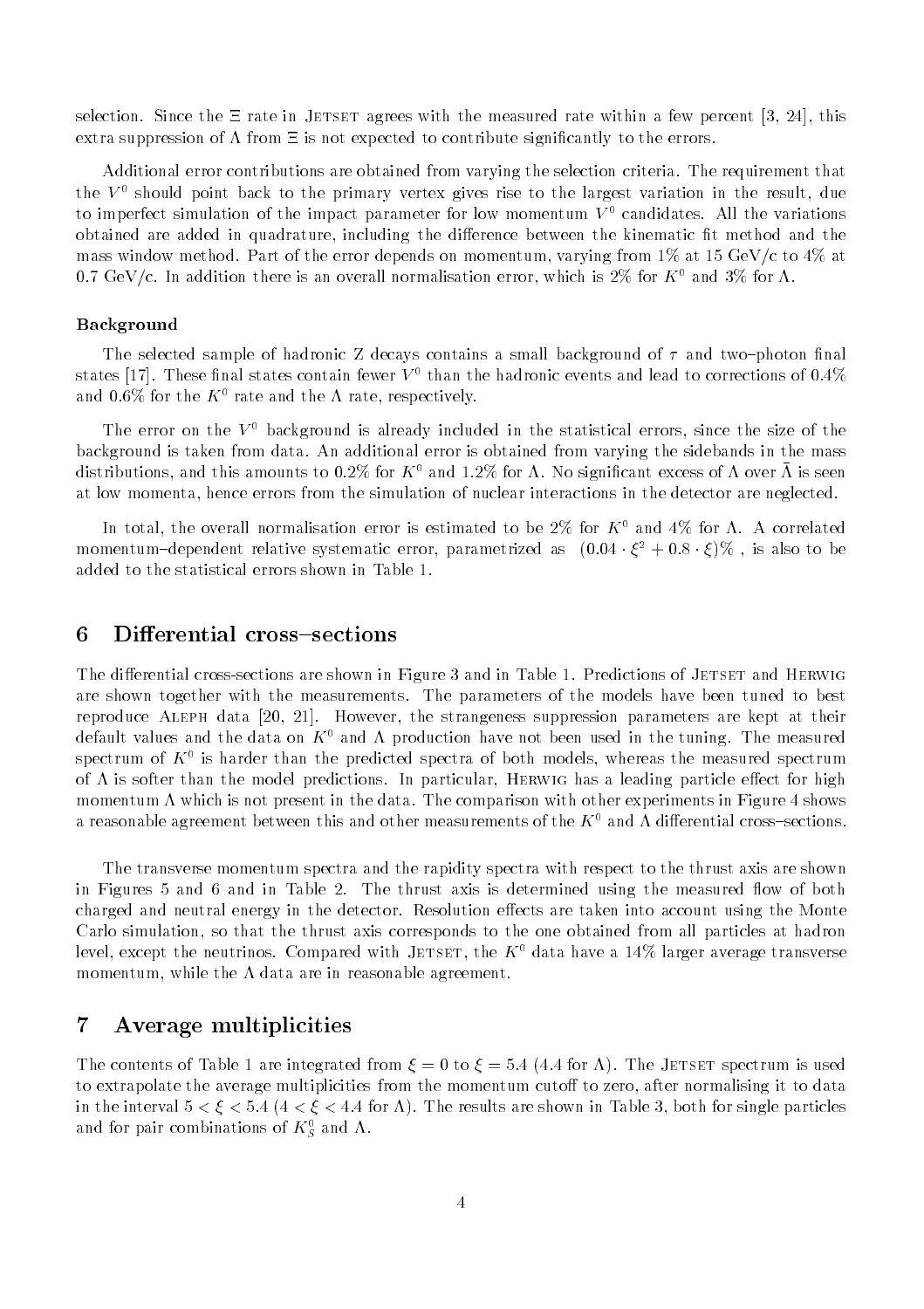In addition to the systematic errors described above, an error is added for the extrapolation to zero momentum. The extrapolation contributes 0.013 to the  $K^0$  multiplicity and 0.014 to the  $\Lambda$ multiplicity. The error is taken as the difference in this number between using HERWIG and JETSET for the extrapolation, which is 0.3% for  $K^0$  and 0.5% for A. The spectrum at low momenta is dominated by contributions from resonances whose abundances differ significantly in JETSET and HERWIG.

For particle pairs an average acceptance is used, i.e. the number of pairs found in the simulation divided by the generated number of pairs. To account for the difference between the measured and generated spectra, which affects the extraction of the average acceptance, a correction of -2.0% was applied to each  $K^+$  in a pair and a correction of -1.5% was applied to each  $K^-$  The relative systematic  $\pm$ errors on the multiplicities of each particle are added linearly and the full size of the above-mentioned correction is added in quadrature to obtain the systematic errors on the pair rates. Both for single particle multiplicities and for pair multiplicities the total errors are dominated by the systematic errors.

The results for the total  $K^0$  and  $\Lambda$  multiplicities are compared with the previous measurements by OPAL [2, 3, 8], DELPHI [4, 5] and L3 [6] in Table 3. While the  $K^0$  multiplicity and  $\Lambda\bar{\Lambda}$  pair multiplicity is found to be in good agreement with the previous measurements, the  $\Lambda$  and  $\Lambda\Lambda$  rates are somewhat larger than in references [3, 8, 5]. In Table 4 the measured multiplicities are compared with the predictions of JETSET and HERWIG. The agreement is good in general, except that HERWIG overestimates the  $\Lambda$  rate and in particular the  $m$  pair rate. As also shown in Table 4, the total pair multiplicities already indicate a two-particle correlation (or anticorrelation in the case of  $\Lambda\Lambda$  pairs).

### 8 Two-particle rapidity correlations

The two-particle correlation as a function of rapidity is here defined as:

$$
C(y_a, y_b) = N_{had} \frac{n(y_a, y_b)}{n(y_a) n(y_b)}
$$

where y is the rapidity along the thrust-axis.  $N_{had}$  is the number of hadronic events considered,  $n(y_a, y_b)$ is the density of particle pairs with one particle at rapidity  $y_a$  and the other one at  $y_b$ , and  $n(y)$  is the single particle density. The background, estimated from Monte Carlo simulation, is subtracted from each bin of the rapidity densities.

The correlation function is to first order independent of acceptance. The measured function is nevertheless corrected by a factor obtained from Monte Carlo simulation:

$$
r(y_a, y_b) = \frac{C(y_a, y_b)_{hadron level}}{C(y_a, y_b)_{detector level}}
$$

One reason for this correction, which is maximally  $\pm 20\%$ , is the smearing of the thrust axis direction by the experimental reconstruction (by 0.016 in cos -T and 0.04 in T ). Other second{order eects may also cause a difference between the acceptance of a pair of particles and the product of the single particle acceptances. The corrected results are shown in Figure 7 as a function of  $y_a$  for two choices of  $y_b$ : 0.5 <  $y_b$  < 1.5 and 2.5 <  $y_b$  < 3.5.

The main features of the rapidity correlations seen in Figure 7 are a strong short range correlation for AA, a weaker one for  $\Lambda_S^+ \Lambda_S^-$  and A $\Lambda_S^-$  and a short range *unu*-correlation for AA. These structures are all well reproduced by JETSET, whereas HERWIG overestimates the  $\Lambda\Lambda$  correlation by a factor of two.

Figure 8 shows the correlation function projected along rapidity difference. This distribution is obtained by dividing the distribution of rapidity differences by that of two particles taken from different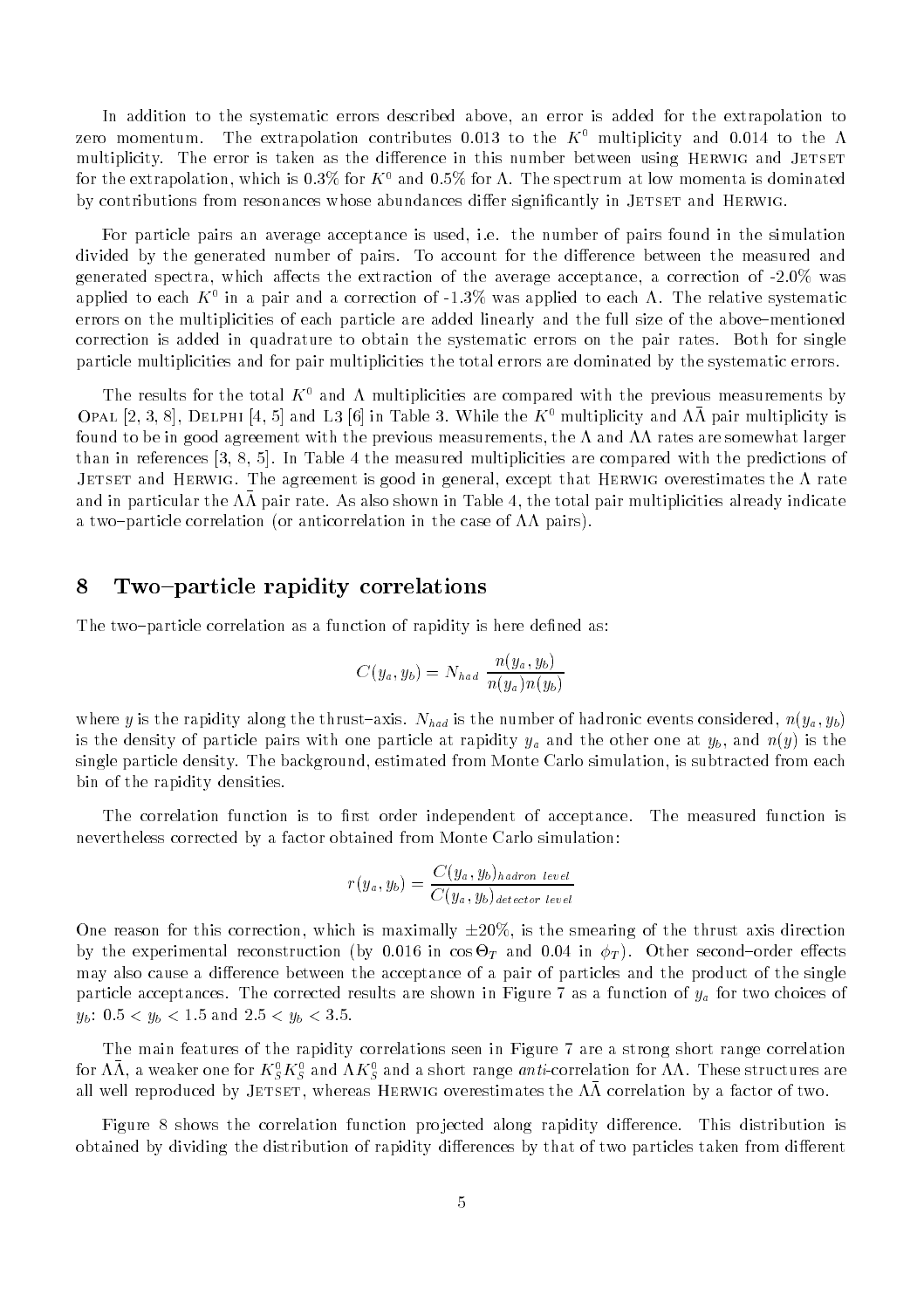events. The denominator is normalized to the number of pairs expected in case of no correlations. Corrections for background and resolution are applied as explained above.

Also shown in Figure 8 are the correlation functions predicted by JETSET for various popcorn parameters and by HERWIG. The  $\Lambda\Lambda$  data is found consistent with JETSET with the standard popcorn probability of 50% and less consistent with the option having no popcorn mechanism. The systematic errors of the measurement prevent more quantitative statements. Similar studies by OPAL [8] and DELPHI [5] have also concluded that a significant amount of popcorn contribution in JETSET is needed to reproduce the measured rapidity differences.

Since the average and pair multiplicity is also quite sensitive to the popcorn parameter, it can be used as a consistency check. The predicted multiplicity of  $\Lambda$  pairs decreases approximately linearly with the popcorn probability. The measured multiplicity thus constrains the popcorn probability to be within the range:  $0.50 \pm 0.10$  (assuming this to be the only free parameter affecting the  $\Lambda$  pair multiplicity). In conclusion, the data gives no reason to change the default 50% popcorn probability in JETSET.

### 9 Angular correlations relative to thrust-axis

In the following, the particle pairs are restricted to the interval  $\Delta y < 1.5$  and the structure of the short range correlation is studied as a function of other variables. The same procedure as used for rapidity differences is now used to find the correlation as a function of  $\Delta\phi$ , where  $\phi$  is the azimuthal angle around the thrust axis. This is shown in Figure 9.

For AA pairs, a large peak is seen at  $\Delta\phi=0^\circ$  , and no significant peak is seen at  $\Delta\phi=$  180°. Hence there is no mint of local  $p_T$  compensation among correlated  $mn$  pairs. This is in contrast to observations at center-of-mass energies around 10 GeV, where baryon-antibaryon pairs are predominantly back-toback in azimuth [22]. At PETRA energies there is an intermediate situation with no prominent peaks neither at  $\Delta\phi = 0$ . Hor at  $\Delta\phi = 180$ . [11]. For the other two-particle combinations, both a same-side and a back-to-back correlation is seen. All of these features are well reproduced by JETSET, and not so well by HERWIG which predicts a strong back-to-back correlation in the case of  $\Lambda\Lambda$  pairs. The predicted correlations do not depend signicantly on the popcorn probability.

Another interesting variable is the polar angle of the  $\Lambda\Lambda$  pair in its rest frame relative to the thrust axis. The normalised angular distribution shown in Figure 10 shows an alignment of the  $\Lambda\Lambda$  pair along the thrust axis. This effect has previously been reported by DELPHI [5] and was also found earlier at lower energies in  $p\bar{p}$  pairs [9]. In JETSET the baryon pairs are aligned along the parent string, and this model reproduces data. The HERWIG clusters, on the other hand, decay isotropically. A version of HERWIG introducing an anisotropy by letting clusters containing a quark from the perturbative shower decay in the direction of this quark [23] is also shown in Figure 10, but this is apparently not enough to describe the data.

### 10 Bose-Einstein correlation

Part of the observed short range correlation in the  $K_{\tilde{S}}K_{\tilde{S}}$  system could be due to Bose-Einstein correlation (BEC), which has been observed in this system by OPAL [7] and DELPHI [28] using the JETSET model as a reference sample without  $BEC$ . In rigure 11 the  $K_{\tilde{S}}K_{\tilde{S}}$  correlation is shown as a function of  $Q \; = \; \sqrt{M_{KK}^2 - 4 m_K^2}$  , also using JETSET as the reference sample. The corrected  $Q$  distribution of the data is divided by the distribution of the generator. The ratio is normalised in the interval between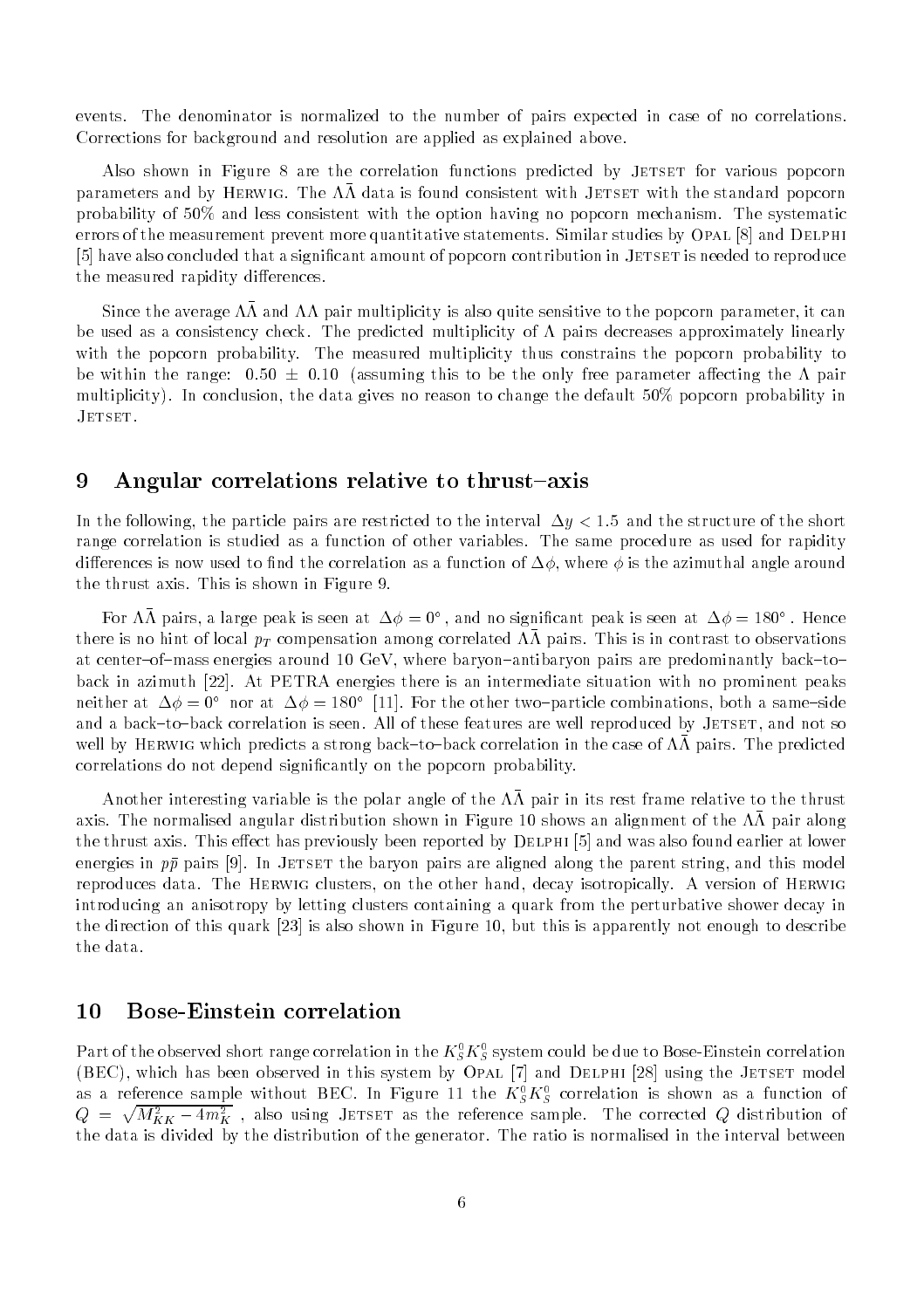0.6 GeV and 2.5 GeV (excluding the range 1.1 GeV to 1.5 GeV where resonances such as  $f_2(1525)$  and  $f_0(1710)$  may contribute). The ratio is fitted to a four-parameter expression of the form:

$$
C(Q) = N(1 + \delta \cdot Q)(1 + \lambda \cdot \exp(-Q^{2}(R_{0}/0.197)^{2})
$$

where  $R_0$  is the radius of the  $K^0$  emitting region (in fermi), and  $\lambda$  is the chaosity parameter or correlation strength. The  $\delta$  parameter is introduced to allow for the measured deviations from the generated  $K^0$ spectrum.

The result is shown in Table 5. The fit is good and yields a source size of  $0.71 \pm 0.07$  fm, where the error is statistical, and a correlation strength of  $1.4 \pm 0.3$ . If the generator distribution is reweighted so as to reproduce the measured  $p_T$  spectrum of the  $K^0$  mesons, then the  $\delta$  parameter is reduced by roughly a factor of two, while the radius and strength parameters stay the same. Replacing the JETSET reference sample with Herwig also leaves the radius and strength parameters the same.

The scalar mesons  $f^0(975)$  and  $a_0(980)$  are not produced in the default version of JETSET. Correcting for the  $\mu$  as described in reference [28], the fitted source size is reduced to 0.65 fm and the strength  $$ parameter to 1.0. The uncertainties in the  $f^0$  width and rate give rise to a systematic error of 0.05 fm on the size and 0.3 on the strength. The rate and branching ratios of the  $a_0$  meson are unknown.

Systematic errors from sources other than the scalar resonances are found by varying the parameters in the JETSET model, the fit range, the parametrisation of the correlation and the event selection. Thus, the systematic error on the radius is estimated to 0.15 fm, and the systematic error on the correlation strength is similarly estimated to be 0.40. Table 5 indicates good agreement with the OPAL and DELPHI measurements of the radius and correlation strength.

### 11 Discussion and summary

From Figures 3, 5 and 6 it is seen that the measured  $K^0$  spectrum is significantly harder than the predicted spectrum from both JETSET and HERWIG. The peak of the  $\xi$ -distribution is located at a value 0.22 lower than JETSET, and the average transverse momentum is  $14\%$  higher than the JETSET prediction. No consistent choice of parameters in JETSET has been found which reproduces the  $K^0$  spectrum perfectly. However, reasonable agreement at low momenta is obtained by enabling the production of tensor mesons in JETSET and by suppressing the rate of strange vector mesons so that it agrees with measurements of K<sup>\*</sup> production [27, 25, 4]. At higher momenta,  $1 < \xi < 2.2$ , the contribution from heavy flavor decays is important, and the prediction depends on the proper implementation of decay branching fractions in the generators.

The  $\Lambda$  spectrum is in reasonable agreement with the JETSET prediction  $-$  except at the highest momenta where the predicted yield is too large, as also found by previous measurements [3, 5]. The Herwig yield is generally too large. In particular, Herwig has a shoulder at high momenta, which is not visible in the data. This is caused by a large yield of  $\Lambda$  containing a primary quark in HERWIG. The model has also a large yield of  $\Lambda$  at low momenta. This is caused by the very large rate of  $\Xi$  states and of spin 3/2 baryons in Herwig. Such heavy baryons are produced more than twice as frequently in the default version of HERWIG than in JETSET. The measured  $\Lambda$  spectrum does not support a copious production of heavy hyperons, and neither do direct measurements of  $\Xi$  and  $\Sigma$  production [3, 24].

The correlations as a function of rapidity and azimuth relative to the thrust axis within pairs of  $\Lambda$ and  $K^0$  are found to be in good agreement with JETSET. Also HERWIG reproduces many of the features. However, the  $\Lambda\Lambda$  correlation disagrees with HERWIG, both in size  $=$  it is a factor of two smaller than predicted  $-$  and in qualitative features. One such feature is the degree of local  $p_T$  compensation shown in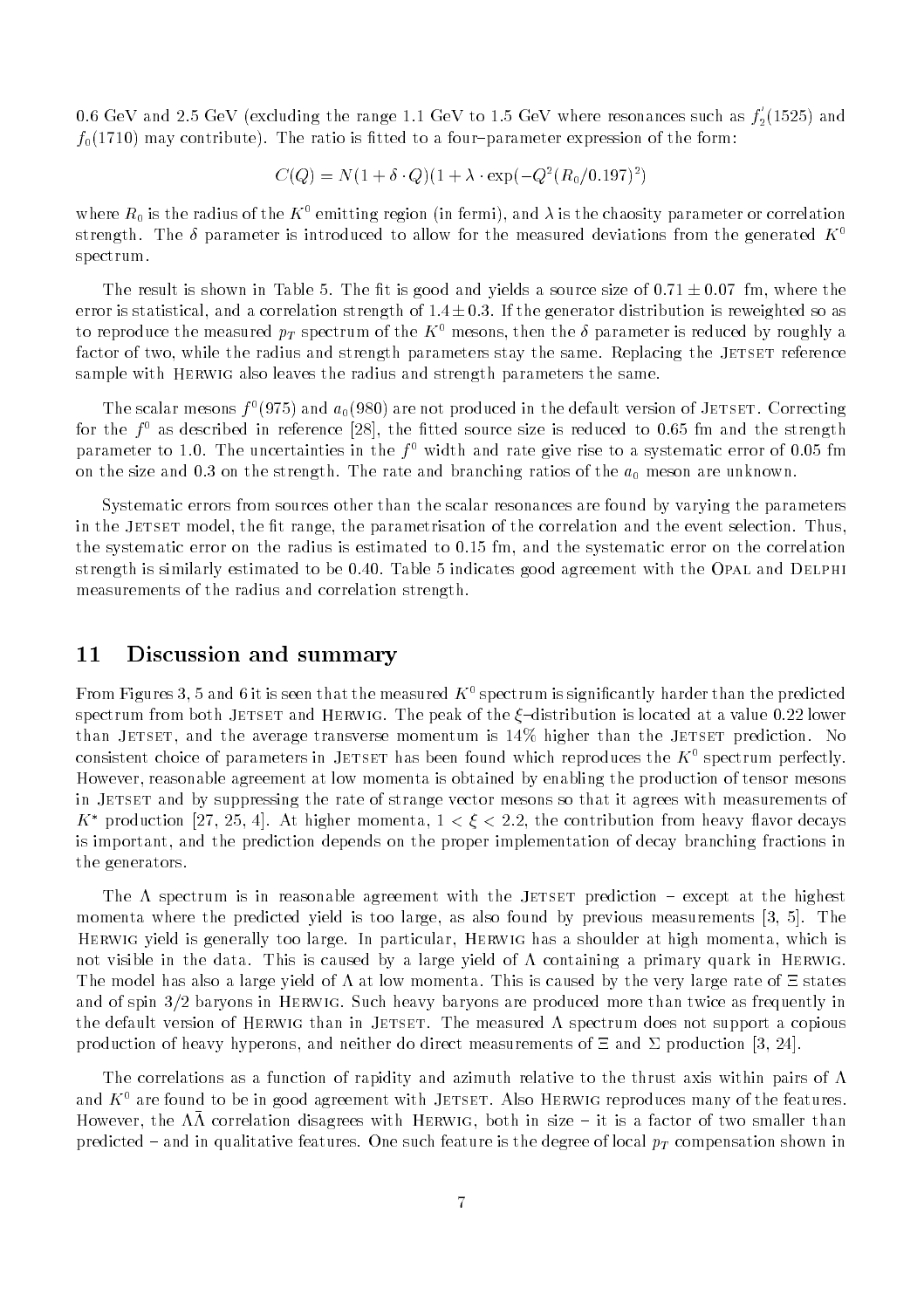Figure 9, where HERWIG predicts a sizeable back-to-back peak, while the data has none. Another feature is the angular distribution of the baryon-pairs in their rest frame, which is too isotropic in HERWIG.

The observed correlation length in  $\Lambda\Lambda$  indicates that some amount of the "popcorn" mechanism in Jetset is necessary to describe the data. The observed and multiplicity is consistent with a popcorn probability of  $0.50 \pm 0.10$ , when all other parameters are held fixed.

Finally, a possible signal for Bose–Einstein correlation is observed using JETSET as a reference sample. The radius of the  $K^0$  emitting region is estimated to  $0.7\pm0.2$  fm, and the correlation has close to maximal strength. The signal suffers, however, from uncertainties in the rates and branching fractions of the scalar mesons  $f^-(975)$  and  $a_0(980)$ .

#### Acknowledgement

We wish to thank our colleagues in the CERN accelerator division for operating the LEP machine. We are also grateful to the engineers and technicians in all our institutions for their contribution to the success of ALEPH. Those of us from non-member states thank CERN for its hospitality.

### References

- [1] For a review of jet fragmentation phenomenology at PEP and PETRA, see for example: W. Hofmann, Ann.Rev.Nucl.Part.Sci. 38(1988)279 or T.Sjostrand, Int.Jour.Mod.Phys A3(1988)751.
- [2] (OPAL coll.), G.Alexander *et al.*, Phys.Lett  $B264(1991)467$ .
- [3] (OPAL coll.), P.D.Acton *et al.*, Phys.Lett **B291**(1993)503.
- [4] (DELPHI coll.), P.Abreu *et al.*, Phys.Lett **B275**(1992)231.
- [5] (DELPHI coll.), P.Abreu *et al.*, Phys.Lett. **B316**(1993)253.
- [6] (L3 coll.), M.Acciarri et al., preprint CERN-PPE/94-53.
- [7] (OPAL coll.), P.D.Acton *et al.*, Phys.Lett  $\textbf{B298}(1993)456$ .
- [8] (OPAL coll.), P.D.Acton *et al.*, Phys.Lett **B305**(1993)415.
- [9] (TPC coll.), H.Aihara *et al.*, Phys.Rev.Lett.  $55(1985)1047$ .
- [10] (TASSO coll.) M. Althoff et al., Phys.Lett.  $\textbf{B139}(1984)126$ .
- [11] (TASSO coll.) M. Althoff et al., Z.Phys  $C17(1984)5$ .
- [12] T.Sjöstrand and M.Bengtsson, Comp.Phys.Comm. 39(1986)367.
- [13] G.Marchesini, B.R.Webber, G.Abbiendi, I.G.Knowles, M.H.Seymour and L.Stanco, Comp. Phys. Comm.  $67(1992)465$ .
- [14] (ALEPH coll.), D.Decamp et al., Nucl.Instr.Meth.  $\mathbf{A294}(1990)121$ .
- [15] W.Atwood et al., Nucl.Instr.Meth. A306(1991)446.
- [16] G.Batignani et al., Proc. 1991 IEEE Nucl. Sci. Symposium, Santa Fe.
- [17] (ALEPH coll.), D.Decamp et al., Z.Phys C53(1992)1.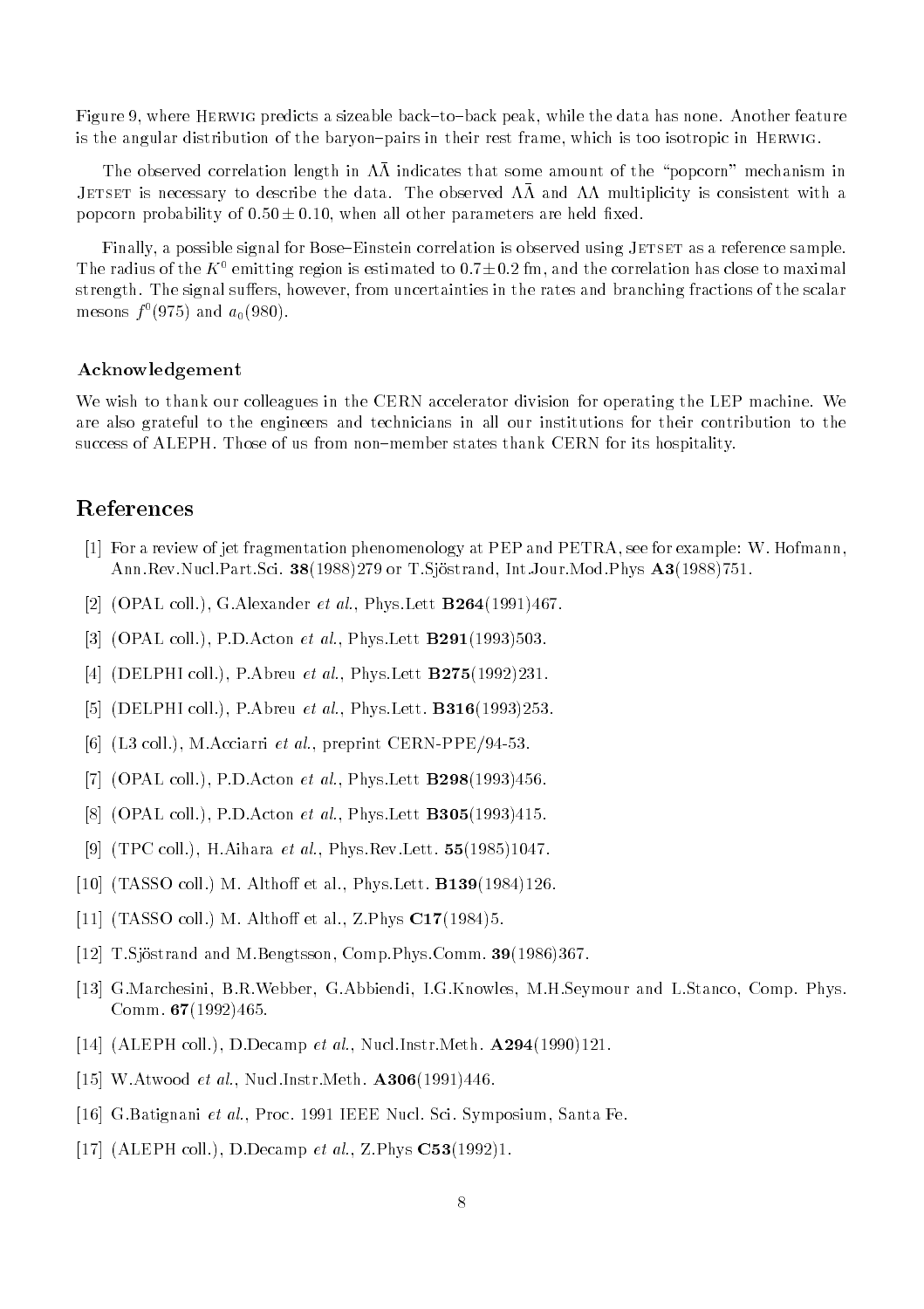- [18] B.Rensch, "Produktion der neutralen seltsamen Teilchen  $K^0$  and  $\Lambda$  in hadronischen Z-Zerfällen am LEP-Speicherring", PhD Thesis, Universität Heidelberg, Sept 1992.
- [19] J.E.Campagne, Ph.D. Thesis (Paris), preprint LPNHEP 89-02. J.E.Campagne and R.Zitoun, Z.Phys. C43(1989)469.
- [20] (ALEPH coll.), D.Busculic et al., Z.Phys C55(1992)209.
- [21] (ALEPH coll.), D.Busculic et al., preprint CERN-PPE/94-017.
- [22] (ARGUS coll.), H.Albrecht et al., Z.Phys C43(1989)45.
- [23] B.R.Webber, private communication.
- [24] (ALEPH coll.), D.Busculic et al., 'Hyperon production in Z decays', contributed paper to ICHEP 1992, Dallas.
- [25] (DELPHI coll.), P.Abreu et al., Phys.Lett. **B298**(1993)236.
- [26] (OPAL coll.), P.D.Acton et al., Z.Phys. C56(1992)521.
- [27] (OPAL coll.), P.D.Acton et al., Phys.Lett. 305B(1993)407.
- [28] (DELPHI coll.), P.Abreu et al., preprint CERN-PPE/94-03.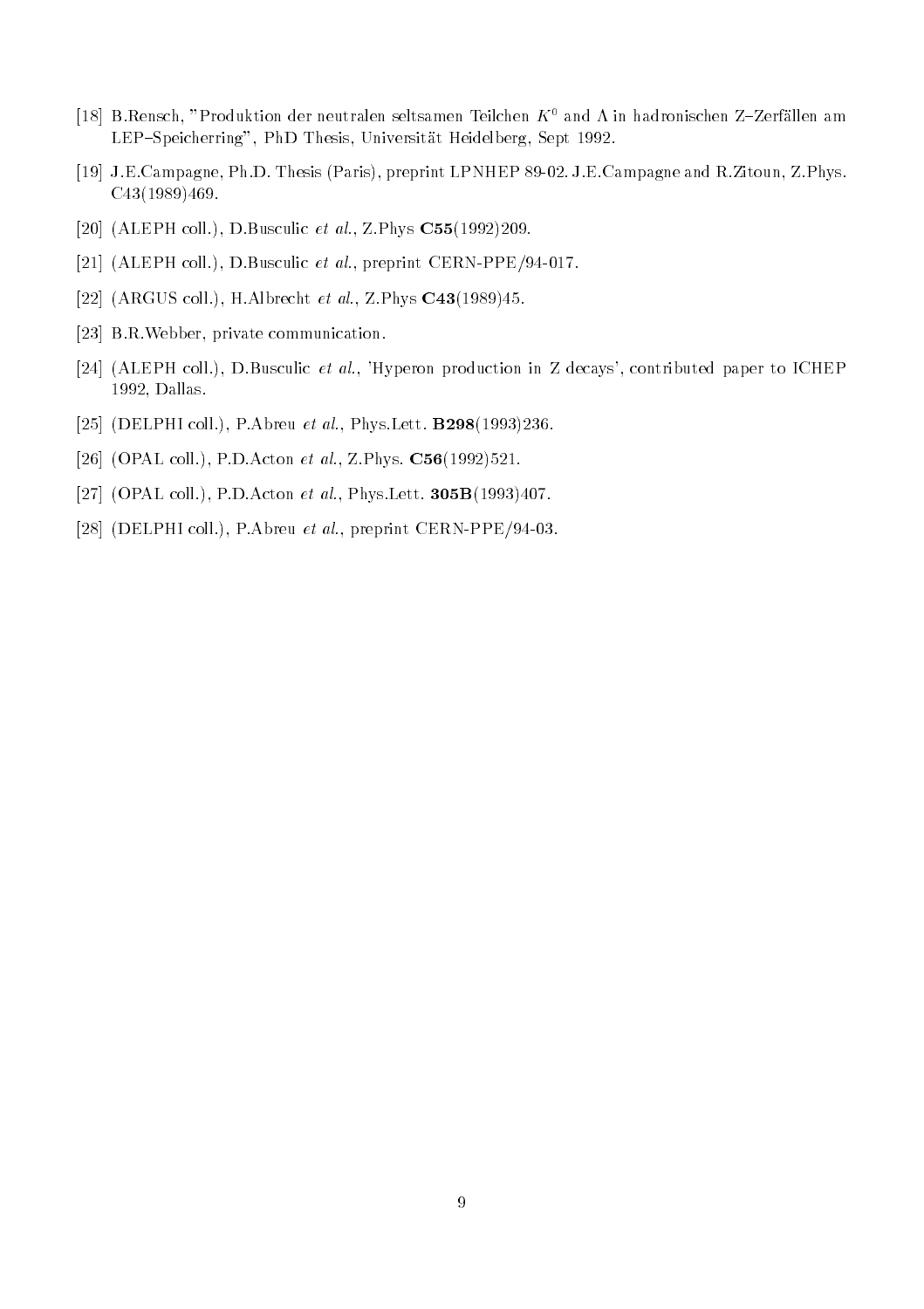| $\xi$                                  | $\frac{d\sigma}{d\,\xi}$<br>$\frac{1}{\sigma_{had}}$<br>$K^0$ | $rac{1}{\sigma_{had}}\frac{d\sigma}{d\xi}$<br>$\Lambda$ |  |
|----------------------------------------|---------------------------------------------------------------|---------------------------------------------------------|--|
| 0.2                                    | 0.008                                                         | 0.0008                                                  |  |
| 0.0                                    | 士                                                             | 士                                                       |  |
| $\equiv$                               | 0.006                                                         | 0.0008                                                  |  |
| 0.2                                    | 0.028                                                         | 0.0031                                                  |  |
| 0.4                                    | 0.005                                                         | $\pm$                                                   |  |
| $\equiv$                               | 士                                                             | 0.0009                                                  |  |
| 0.4                                    | 0.067                                                         | 0.0116                                                  |  |
| 0.6                                    | $\pm$                                                         | 士                                                       |  |
| $\equiv$                               | 0.006                                                         | 0.0015                                                  |  |
| 0.6                                    | 0.118                                                         | 0.028                                                   |  |
| 0.8                                    | 0.006                                                         | $\pm$                                                   |  |
| -                                      | 士                                                             | 0.002                                                   |  |
| 0.8                                    | 0.185                                                         | 士                                                       |  |
| 1.0                                    | 士                                                             | 0.041                                                   |  |
| $\overline{\phantom{0}}$               | 0.006                                                         | 0.002                                                   |  |
| 1.0                                    | 0.274                                                         | 0.057                                                   |  |
| 1.2                                    | 0.007                                                         | 士                                                       |  |
| $\equiv$                               | 士                                                             | 0.002                                                   |  |
| 1.2                                    | 0.361                                                         | $\pm$                                                   |  |
| $\equiv$                               | $\pm$                                                         | 0.002                                                   |  |
| 1.4                                    | 0.007                                                         | 0.074                                                   |  |
| $1.4\,$                                | 0.450                                                         | 0.092                                                   |  |
| $\equiv$                               | 0.007                                                         | $\pm$                                                   |  |
| 1.6                                    | 士                                                             | 0.002                                                   |  |
| $1.6\,$                                | $\pm$                                                         | 0.102                                                   |  |
| $\overline{\phantom{0}}$               | 0.543                                                         | 士                                                       |  |
| 1.8                                    | 0.007                                                         | 0.002                                                   |  |
| 1.8                                    | 0.596                                                         | 0.116                                                   |  |
| 2.0                                    | 士                                                             | 士                                                       |  |
| $\equiv$                               | 0.007                                                         | 0.002                                                   |  |
| 2.0                                    | $\pm$                                                         | 0.002                                                   |  |
| 2.2                                    | 0.007                                                         | 0.126                                                   |  |
| $\frac{1}{\sqrt{2}}$                   | 0.642                                                         | 士                                                       |  |
| $2.2\,$                                | 0.659                                                         | 0.133                                                   |  |
| 2.4                                    | $\pm$                                                         | $\pm$                                                   |  |
| $\equiv$                               | 0.007                                                         | 0.002                                                   |  |
| $2.6\,$                                | 0.689                                                         | 0.139                                                   |  |
| $2.4\,$                                | 士                                                             | $\pm$                                                   |  |
| $\overline{\phantom{0}}$               | 0.007                                                         | 0.002                                                   |  |
| $2.6\,$                                | 0.705                                                         | 0.143                                                   |  |
| 2.8                                    | $\pm$                                                         | $\pm$                                                   |  |
| $\equiv$                               | 0.007                                                         | 0.002                                                   |  |
| $2.8\,$                                | 0.683                                                         | 0.003                                                   |  |
| 3.0                                    | $\pm$                                                         | 0.146                                                   |  |
| $\rightarrow$                          | 0.007                                                         | 士                                                       |  |
| 3.2                                    | 0.659                                                         | 0.143                                                   |  |
| 3.0                                    | 士                                                             | 士                                                       |  |
| $\equiv$                               | 0.007                                                         | 0.003                                                   |  |
| $3.2\,$                                | 0.632                                                         | 0.127                                                   |  |
| 3.4                                    | 士                                                             | $\pm$                                                   |  |
| $\frac{1}{2}$                          | 0.007                                                         | 0.003                                                   |  |
| $3.6\,$                                | 0.582                                                         | 0.114                                                   |  |
| 3.4                                    | $\pm$                                                         | $\pm$                                                   |  |
| ÷                                      | 0.007                                                         | 0.003                                                   |  |
| 3.6                                    | 0.521                                                         | 0.088                                                   |  |
| 3.8                                    | 士                                                             | 士                                                       |  |
| $\equiv$                               | 0.007                                                         | 0.003                                                   |  |
| 3.8                                    | 0.473                                                         | 0.077                                                   |  |
| 4.0                                    | 0.007                                                         | 士                                                       |  |
| $\overline{\phantom{0}}$               | 士                                                             | 0.003                                                   |  |
| 4.0                                    | 0.404                                                         | 0.061                                                   |  |
| $\frac{1}{2}$                          | $\pm$                                                         | 0.004                                                   |  |
| 4.2                                    | 0.007                                                         | 士                                                       |  |
| 4.2                                    | 0.317                                                         | 0.043                                                   |  |
| $\overline{\phantom{0}}$               | 0.007                                                         | $\pm$                                                   |  |
| 4.4                                    | 士                                                             | 0.004                                                   |  |
| 4.4<br>4.6<br>$\overline{\phantom{0}}$ | 0.233<br>$\pm$<br>0.007                                       |                                                         |  |
| $4.6\,$<br>4.8<br>-                    | 0.160<br>0.007<br>士                                           |                                                         |  |
| 4.8<br>5.0<br>$\equiv$                 | 0.007<br>0.125<br>士                                           |                                                         |  |
| 5.0<br>5.2<br>-                        | 0.007<br>0.071<br>士                                           |                                                         |  |
| $5.2\,$<br>$5.4\,$<br>-                | 0.053<br>0.007<br>士                                           |                                                         |  |
| $5.4\,$<br>5.6<br>$\equiv$             | 0.030<br>士<br>0.013                                           |                                                         |  |

Table 1: The inclusive spectrum of  $K_{\tilde{S}} + K_{\tilde{L}}$  and  $\Lambda + \Lambda$  from hadronic Z decay as a function of  $\xi$ . The errors are statistical. A correlated momentum dependent relative error of the form (0:04 <sup>2</sup> + 0:8)% and an overall normalisation error of 2% for  $K^0$  and 4% for  $\Lambda$  should be added.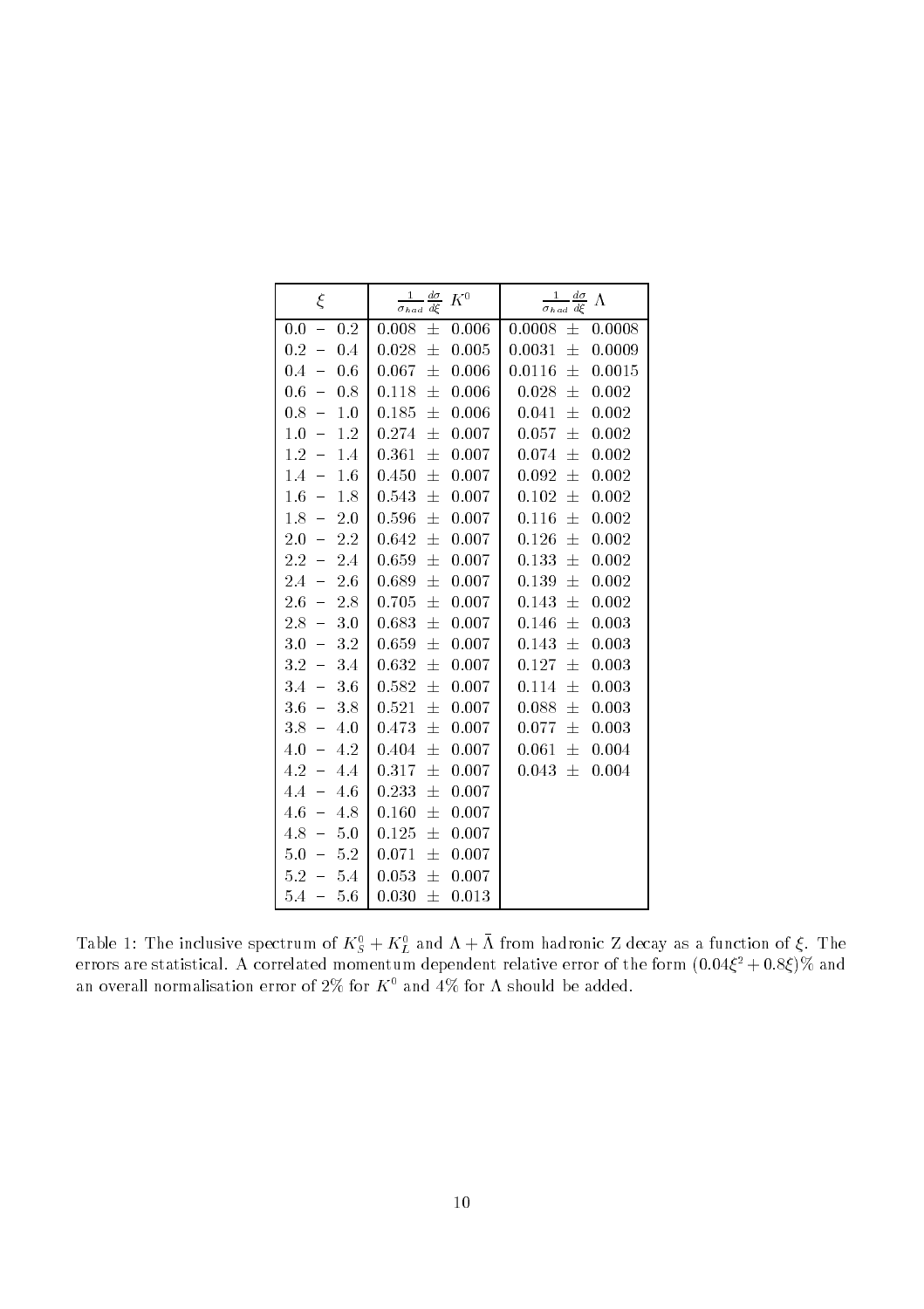| $p_T$ (GeV/c)            | $\frac{1}{\sigma_{had}}\frac{d\sigma}{dp_T}$ $K^0$ | $\frac{1}{\sigma_{had}}\frac{d\sigma}{dp_T}$ $\Lambda$ |  |  |
|--------------------------|----------------------------------------------------|--------------------------------------------------------|--|--|
| $-0.4$<br>0.0            | 1.536<br>$\pm$<br>0.017                            | 0.176<br>$\pm$<br>0.006                                |  |  |
| 0.4                      | $\pm$                                              | 0.303                                                  |  |  |
| 0.8                      | 1.669                                              | $\pm$                                                  |  |  |
| $\equiv$                 | 0.016                                              | 0.006                                                  |  |  |
| 0.8                      | $\pm$                                              | 0.184                                                  |  |  |
| $1.2\,$                  | 0.009                                              | 士                                                      |  |  |
| $\equiv$                 | 0.816                                              | 0.003                                                  |  |  |
| 1.2                      | 0.006                                              | 0.104                                                  |  |  |
| 1.6                      | 0.415                                              | 士                                                      |  |  |
| $\equiv$                 | 士                                                  | 0.002                                                  |  |  |
| $1.6\,$                  | $\pm$                                              | 士                                                      |  |  |
| $\leftarrow$             | 0.219                                              | 0.0626                                                 |  |  |
| 2.0                      | 0.004                                              | 0.0015                                                 |  |  |
| $2\, .0$                 | $\pm$                                              | $\pm$                                                  |  |  |
| 2.4                      | 0.004                                              | 0.0398                                                 |  |  |
| $\overline{\phantom{0}}$ | 0.146                                              | 0.0012                                                 |  |  |
| 2.4<br>$-2.8$            | 0.0023<br>0.0911<br>士                              | 0.0009<br>0.0260<br>士                                  |  |  |
| $2.8\,$                  | 士                                                  | 0.0155                                                 |  |  |
| $\equiv$                 | 0.0617                                             | 士                                                      |  |  |
| 3.2                      | 0.0018                                             | 0.0007                                                 |  |  |
| $3.2\,$                  | 0.0426                                             | 0.0121                                                 |  |  |
| 3.6                      | $\pm$                                              | $\pm$                                                  |  |  |
| $\equiv$                 | 0.0016                                             | 0.0007                                                 |  |  |
| $3.6\,$                  | 0.0301                                             | 0.0083                                                 |  |  |
| $\equiv$                 | 0.0014                                             | 士                                                      |  |  |
| 4.0                      | 士                                                  | 0.0006                                                 |  |  |
| $4.0\,$                  | 0.0219                                             | 士                                                      |  |  |
| $\rightarrow$            | $\pm$                                              | 0.0058                                                 |  |  |
| 4.4                      | 0.0012                                             | 0.0005                                                 |  |  |
| 4.4                      | 0.0152                                             | 0.0042                                                 |  |  |
| 4.8                      | $\pm$                                              | $\pm$                                                  |  |  |
| $\overline{\phantom{0}}$ | 0.0011                                             | 0.0004                                                 |  |  |
| $4.8\,$<br>$-5.2$        | 0.0007<br>0.0113<br>$\pm$                          | 0.0004<br>0.0022<br>士                                  |  |  |
| $5.2 -$<br>5.6           | $\pm$<br>0.0116<br>0.0030                          | $\pm$<br>0.0024<br>0.0003                              |  |  |
| $5.6\,$                  | 0.0070                                             | 0.00167                                                |  |  |
| 6.0                      | $\pm$                                              | 士                                                      |  |  |
| $\equiv$                 | 0.0006                                             | 0.00023                                                |  |  |
| $6.0\,$                  | 0.0068                                             | 0.00155                                                |  |  |
| 6.4                      | 士                                                  | 0.00025                                                |  |  |
| $\frac{1}{2}$            | 0.0007                                             | 士                                                      |  |  |
| 6.8                      | 0.0037                                             | 士                                                      |  |  |
| 6.4                      | 士                                                  | 0.00121                                                |  |  |
| $\leftarrow$             | 0.0005                                             | 0.00022                                                |  |  |
| 6.8                      | $\pm$                                              | 士                                                      |  |  |
| 7.2                      | 0.0027                                             | 0.00091                                                |  |  |
| $\equiv$                 | 0.0004                                             | 0.00025                                                |  |  |
| 7.2<br>$-7.6$            | $\pm$<br>0.0005<br>0.0027                          | 0.00051<br>士<br>0.00015                                |  |  |
| 7.6                      | 士                                                  | 士                                                      |  |  |
| $\rightarrow$            | 0.0005                                             | 0.00032                                                |  |  |
| 8.0                      | 0.0022                                             | 0.00014                                                |  |  |
| 8.0                      | 0.0027                                             | 0.00048                                                |  |  |
| 8.4                      | 士                                                  | 士                                                      |  |  |
| $\overline{\phantom{0}}$ | 0.0013                                             | 0.00025                                                |  |  |
| 8.4                      | 0.0019                                             | 0.00056                                                |  |  |
| 8.8                      | $\pm$                                              | 士                                                      |  |  |
| $\equiv$                 | 0.0010                                             | 0.00019                                                |  |  |
| 8.8                      | 0.00087                                            | 士                                                      |  |  |
| $\frac{1}{2}$            | 士                                                  | 0.00023                                                |  |  |
| 9.2                      | 0.0031                                             | 0.00010                                                |  |  |
| 9.2                      | 0.00068                                            | 0.00042                                                |  |  |
| 9.6                      | 0.00020                                            | $\pm$                                                  |  |  |
| $\qquad \qquad -$        | 士                                                  | 0.00030                                                |  |  |
| $9.6\,$                  | 0.00059                                            | 0.00004                                                |  |  |
| 10.0                     | 0.00020                                            | 士                                                      |  |  |
| $\frac{1}{2}$            | 士                                                  | 0.00003                                                |  |  |
| 10.0<br>$-10.4$          | 士<br>0.00013<br>0.00032                            | 士<br>0.00010<br>0.00007                                |  |  |
| 10.4<br>$-10.8$          | 0.00022<br>$\pm$<br>0.00012                        | 0.00004<br>士<br>0.00004                                |  |  |
| 10.8<br>$-11.2$          | 0.00028<br>士<br>0.00017                            | 0.00009<br>士<br>0.00009                                |  |  |
| 11.2<br>$-11.6$          | $\pm$<br>0.00096<br>0.00082                        | 0.00006<br>士<br>0.00006                                |  |  |
| $-12.0$<br>11.6          | 0.00059<br>$\pm$<br>0.00050                        | 0.00006<br>$\pm$<br>0.00006                            |  |  |

Table 2: The inclusive spectrum as a function of  $p_T$  of  $K_{\tilde{S}} + K_{\tilde{L}}$  and  $\Lambda + \Lambda$  from hadronic Z decay. There is an additional normalisation error of 2% for  $K^-$  and 4% for  $\Lambda_+$ 

| $\langle n \rangle$                   | ALEPH Data        | DELPHI data | OPAL data                                                                                                                              | L3 data |  |
|---------------------------------------|-------------------|-------------|----------------------------------------------------------------------------------------------------------------------------------------|---------|--|
| $K_{S}^{0} + K_{L}^{0}$               |                   |             | 2.061 $\pm$ 0.047   2.12 $\pm$ 0.07 [4]   2.10 $\pm$ 0.14 [2]   2.04 $\pm$ 0.14 [6]                                                    |         |  |
| $\Lambda + \bar{\Lambda}$             |                   |             | $\begin{array}{ccccccccc} 0.386 & \pm & 0.016 & 0.357 & \pm & 0.017 & 5 & 0.351 & \pm & 0.019 & 3 & 0.37 & \pm & 0.04 & 6 \end{array}$ |         |  |
| $\Lambda\bar{\Lambda}$                |                   |             | $0.093 \pm 0.009 \pm 0.090 \pm 0.009 \times 0.083 \pm 0.010 \times 0.010$                                                              |         |  |
|                                       |                   |             | $\Lambda\Lambda + \bar{\Lambda}\bar{\Lambda}$   0.028 $\pm$ 0.003   0.018 $\pm$ 0.006 [5]   0.021 $\pm$ 0.005 [8]                      |         |  |
| $\Lambda K_S^0 + \bar{\Lambda} K_S^0$ | $0.403 \pm 0.029$ |             |                                                                                                                                        |         |  |
| $K_{\rm s}^{\rm 0}K_{\rm s}^{\rm 0}$  | $0.593 \pm 0.036$ |             |                                                                                                                                        |         |  |

Table 3: Average multiplicities of  $\Lambda$ ,  $K^0$  and their two-particle combinations. The errors on the measurements are dominantly systematic.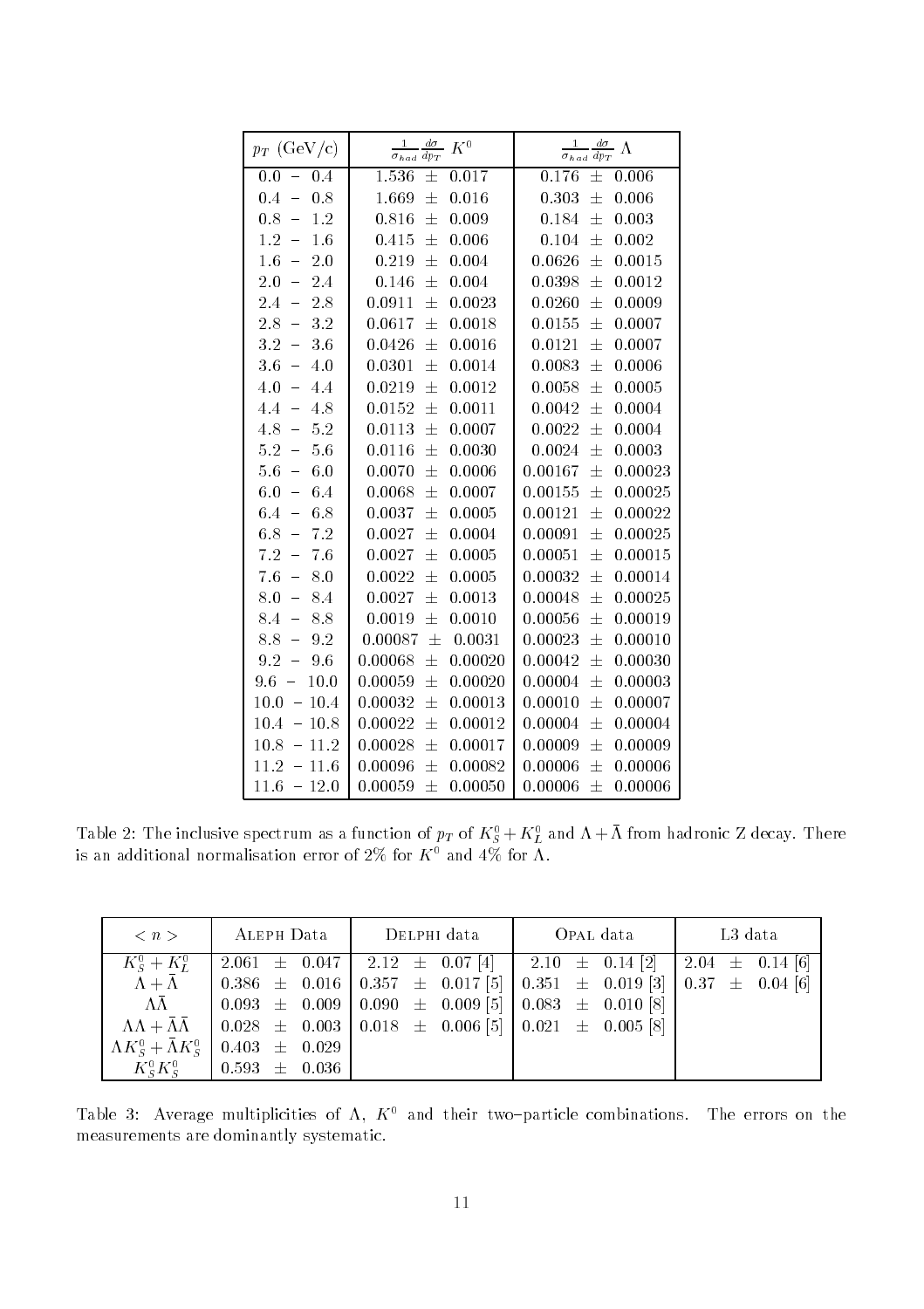| $\langle n \rangle$                               | ALEPH Data                                                        |       |       |       | Uncorr.   JETSET   Uncorr.   HERWIG | Uncorr. |
|---------------------------------------------------|-------------------------------------------------------------------|-------|-------|-------|-------------------------------------|---------|
| $K_{S}^{0} + K_{L}^{0}$                           | $2.061 \pm 0.047$                                                 |       | 2.11  |       | 2.24                                |         |
| $\Lambda + \bar{\Lambda}$                         | $0.386 \pm 0.016$                                                 |       | 0.394 |       | 0.449                               |         |
| $\Lambda\bar{\Lambda}$                            | $0.093 \pm 0.009$                                                 | 0.037 | 0.092 | 0.039 | 0.192                               | 0.050   |
|                                                   | $\Lambda\Lambda + \bar{\Lambda}\bar{\Lambda}$   0.028 $\pm$ 0.003 | 0.037 | 0.031 | 0.039 | 0.048                               | 0.050   |
| $\Lambda K_{\rm s}^0 + \bar{\Lambda} K_{\rm s}^0$ | $0.403 \pm 0.029$                                                 | 0.397 | 0.427 | 0.377 | 0.474                               | 0.491   |
| $K_{\rm s}^{\rm 0}K_{\rm s}^{\rm 0}$              | $0.593 \pm 0.036$                                                 | 0.531 | 0.619 | 0.557 | 0.695                               | 0.601   |

Table 4: Average multiplicities of  $\Lambda$ ,  $K^0$  and their two-particle combinations compared with model predictions. The columns labeled Uncorr contain the expectation if the particles belonging to the column on the left were produced uncorrelated.

| Fit                    | $\chi^2$ | <b>NDF</b> | - N |                                                                                                 | $R_0$ (fm)                        |  |
|------------------------|----------|------------|-----|-------------------------------------------------------------------------------------------------|-----------------------------------|--|
| ALEPH 4-param          | - 6 -    | 21         |     | $\vert 0.76 \pm 0.04 \vert 0.22 \pm 0.04 \vert 0.71 \pm 0.07 \vert 1.39 \pm 0.26$               |                                   |  |
| Corrected for $f^0$    | 10       | 21         |     | $\vert$ 0.73 $\pm$ 0.04 $\vert$ 0.25 $\pm$ 0.05 $\vert$ 0.65 $\pm$ 0.07 $\vert$ 0.96 $\pm$ 0.21 |                                   |  |
| OPAL 2-param [7]       | 3.4      | -8         |     |                                                                                                 | $0.72 \pm 0.17$   $1.12 \pm 0.33$ |  |
| OPAL 4-param $[7]$     | 1.9      | 6          |     | $\vert 0.89 \pm 0.11 \vert 0.10 \pm 0.11 \vert 0.61 \pm 0.16 \vert 1.17 \pm 0.23$               |                                   |  |
| DELPHI <sup>[28]</sup> |          |            |     |                                                                                                 | $0.90 \pm 0.19$   1.13 $\pm$ 0.54 |  |

Table 5: Results of  $C(Q)$  fits to data in the range  $0 < Q < 1.1$  and  $1.5 < Q < 2.5$  GeV. The errors are statistical.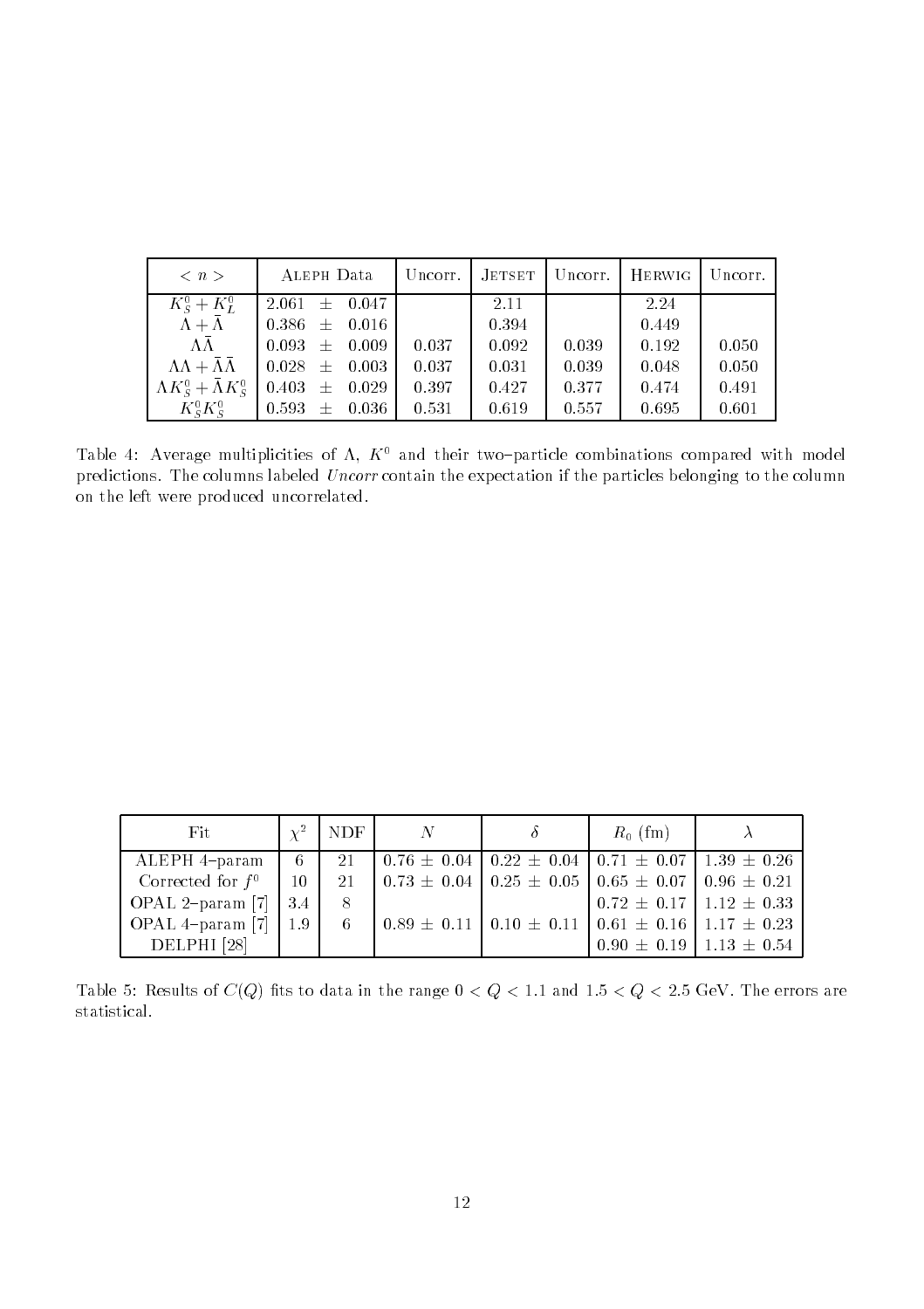

Figure 1: Invariant mass spectra of  $\pi$  +  $\pi$  - and  $p\pi$  combinations in two momentum intervals. The dots are the number of measured events, the solid line the simulated events and the dashed line is the expected background contribution.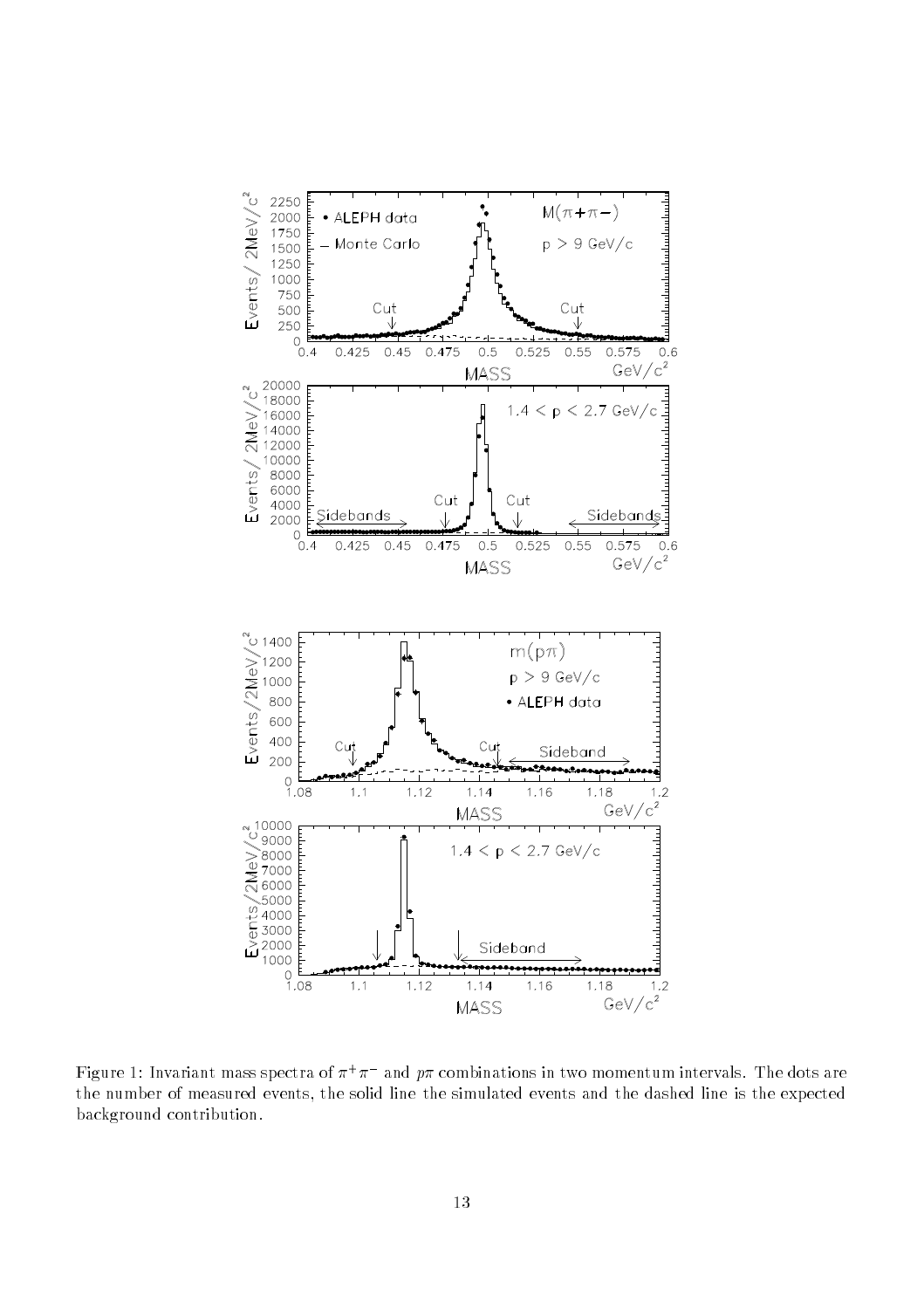

Figure 2: Acceptance for selecting charged  $V^0$  decays and the background fraction of the selected sample.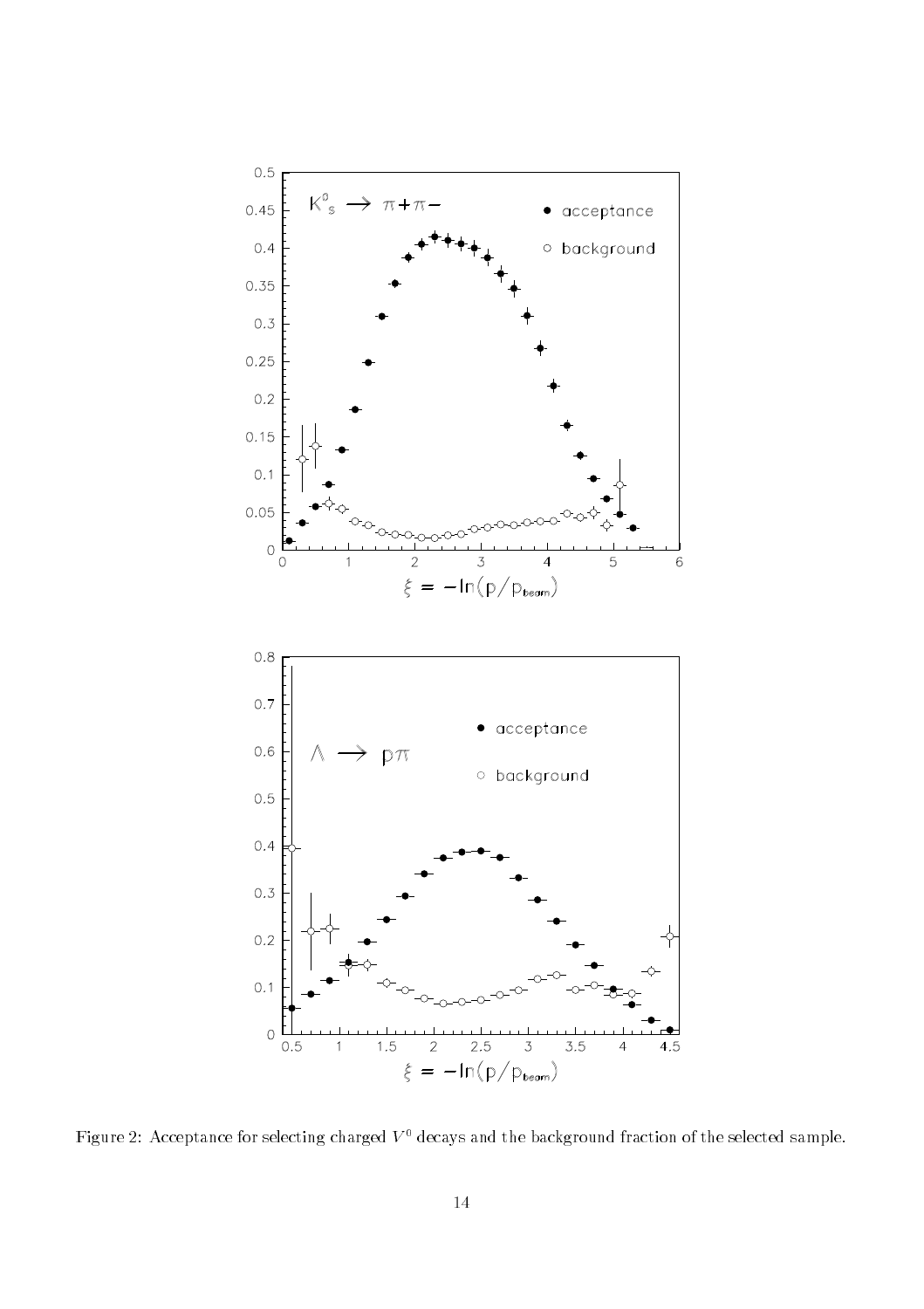

Figure 3: Momentum spectra of  $K^0$  (upper) and  $\Lambda$  (lower). The systematic errors are added in quadrature. Note that the systematic errors are correlated errors.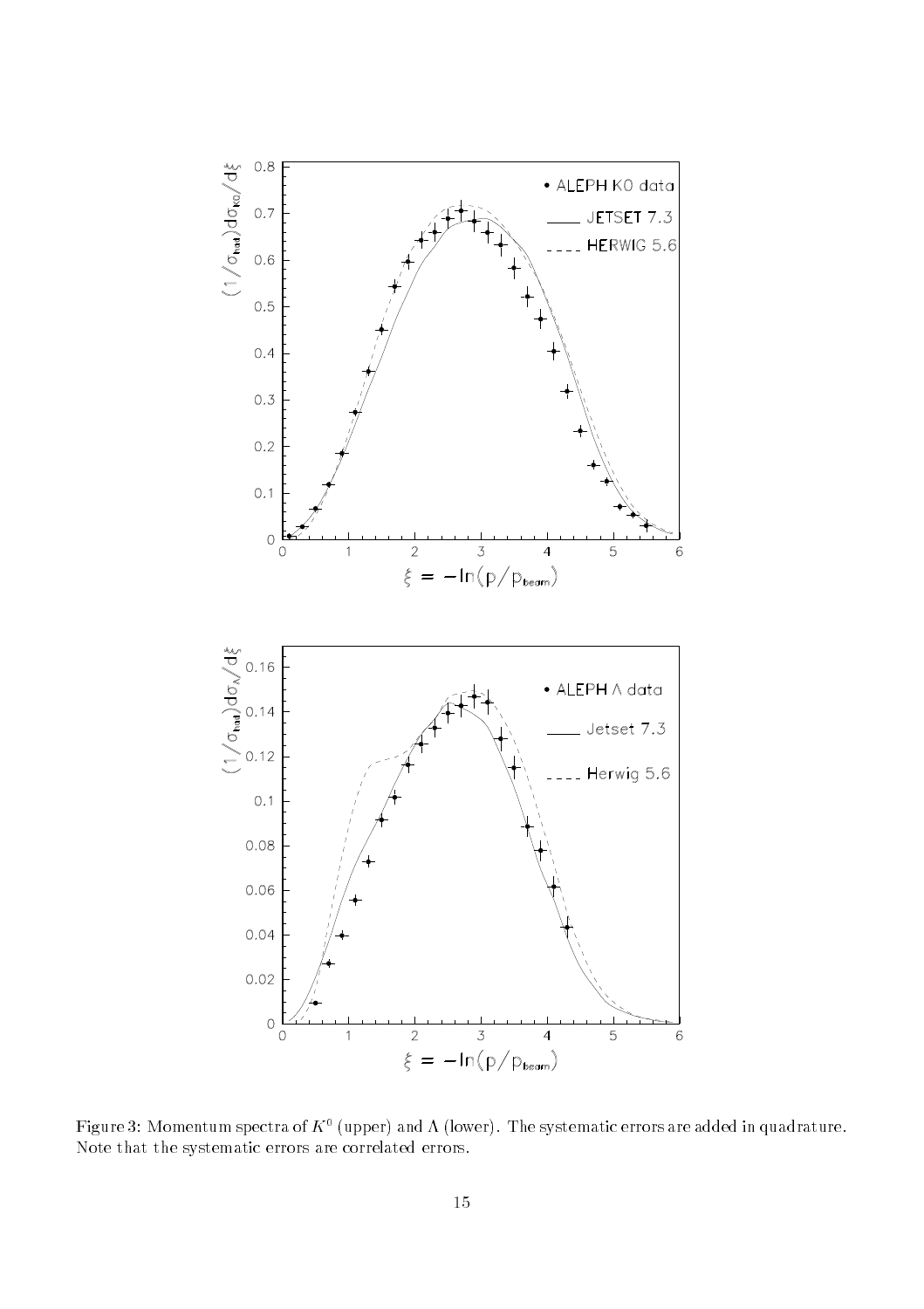

Figure 4: Momentum spectra of  $K^0$  (upper) and  $\Lambda$  (lower) as measured by the four LEP experiments [2, 3, 4, 5, 6]. Systematic errors are added in quadrature.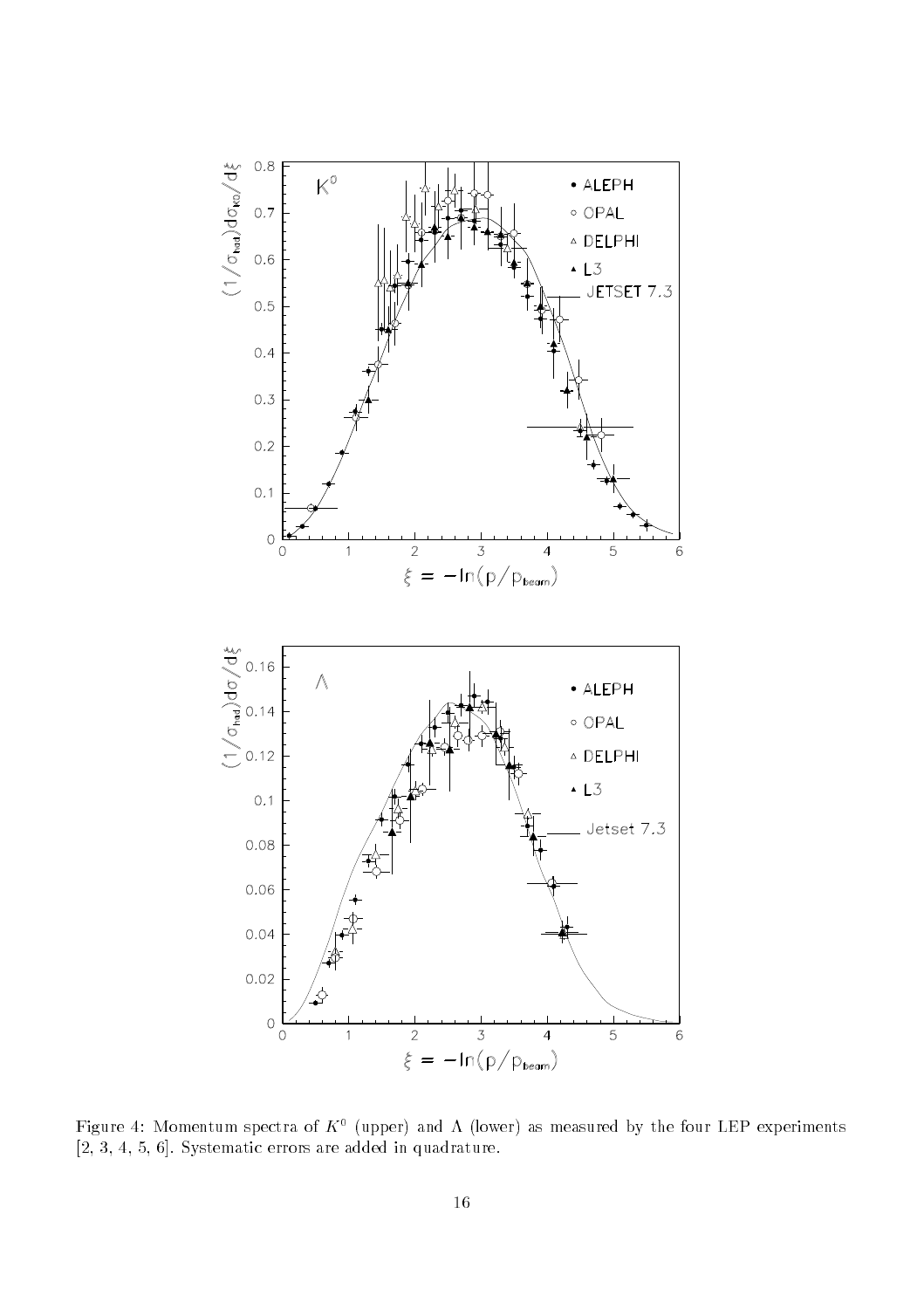

Figure 5: Transverse momentum spectra of  $K^0$  (upper) and  $\Lambda$  (lower). Systematic errors are added in quadrature.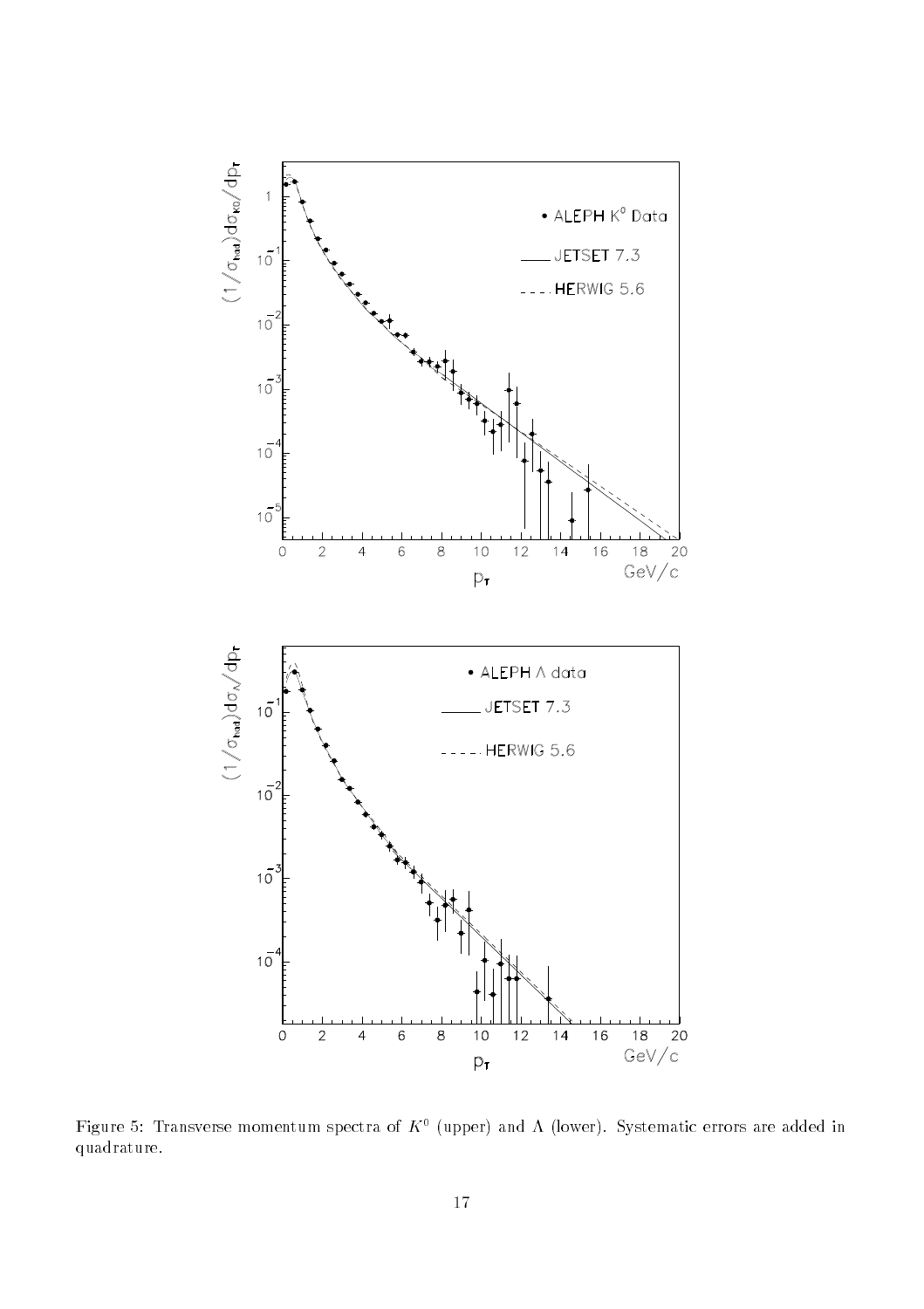

Figure 6: Rapidity spectra of  $K^0$  (upper) and  $\Lambda$  (lower). Systematic errors are added in quadrature.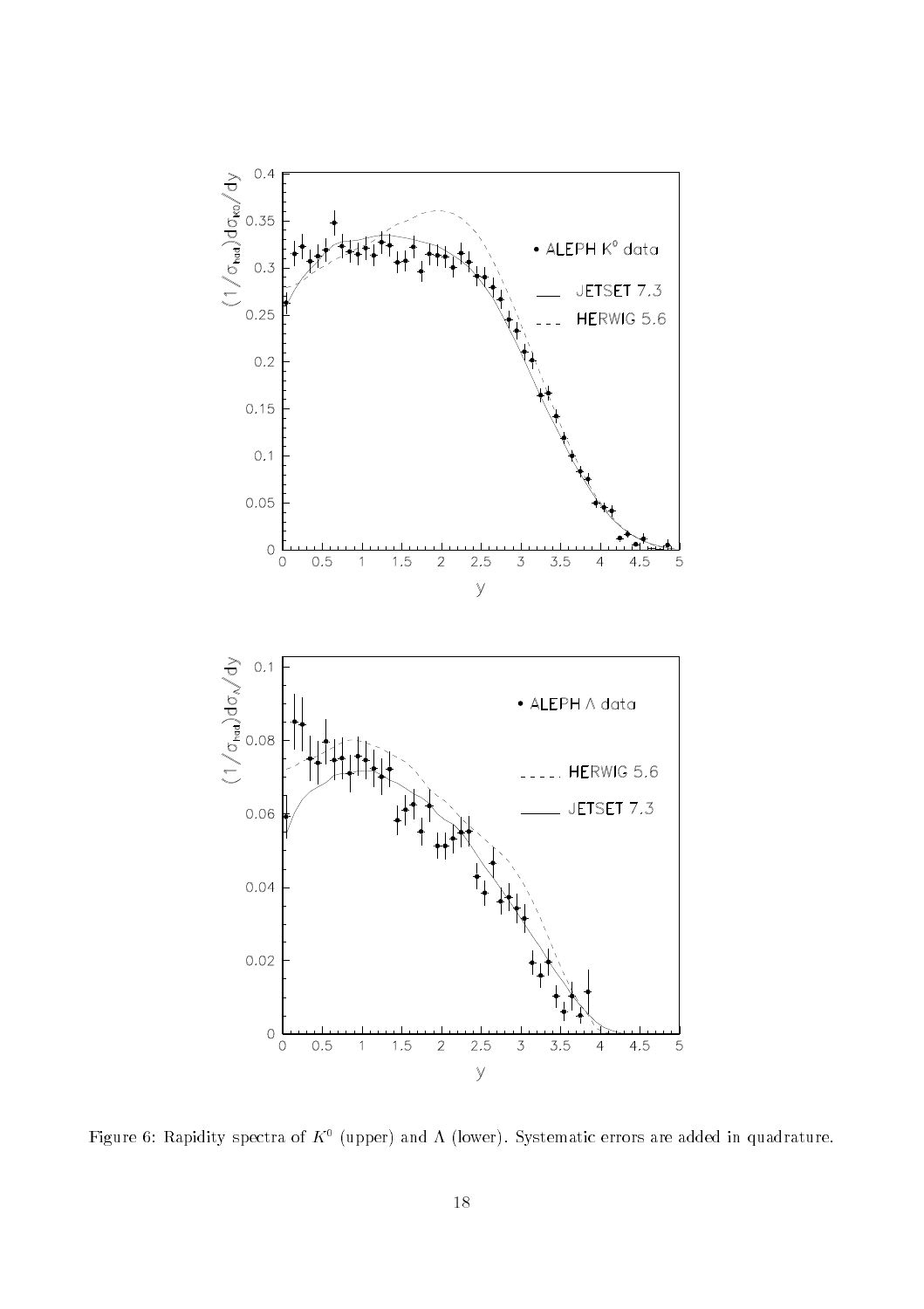



Figure 7: Two-particle correlation as a function of  $y_a$  for two  $y_b$  intervals.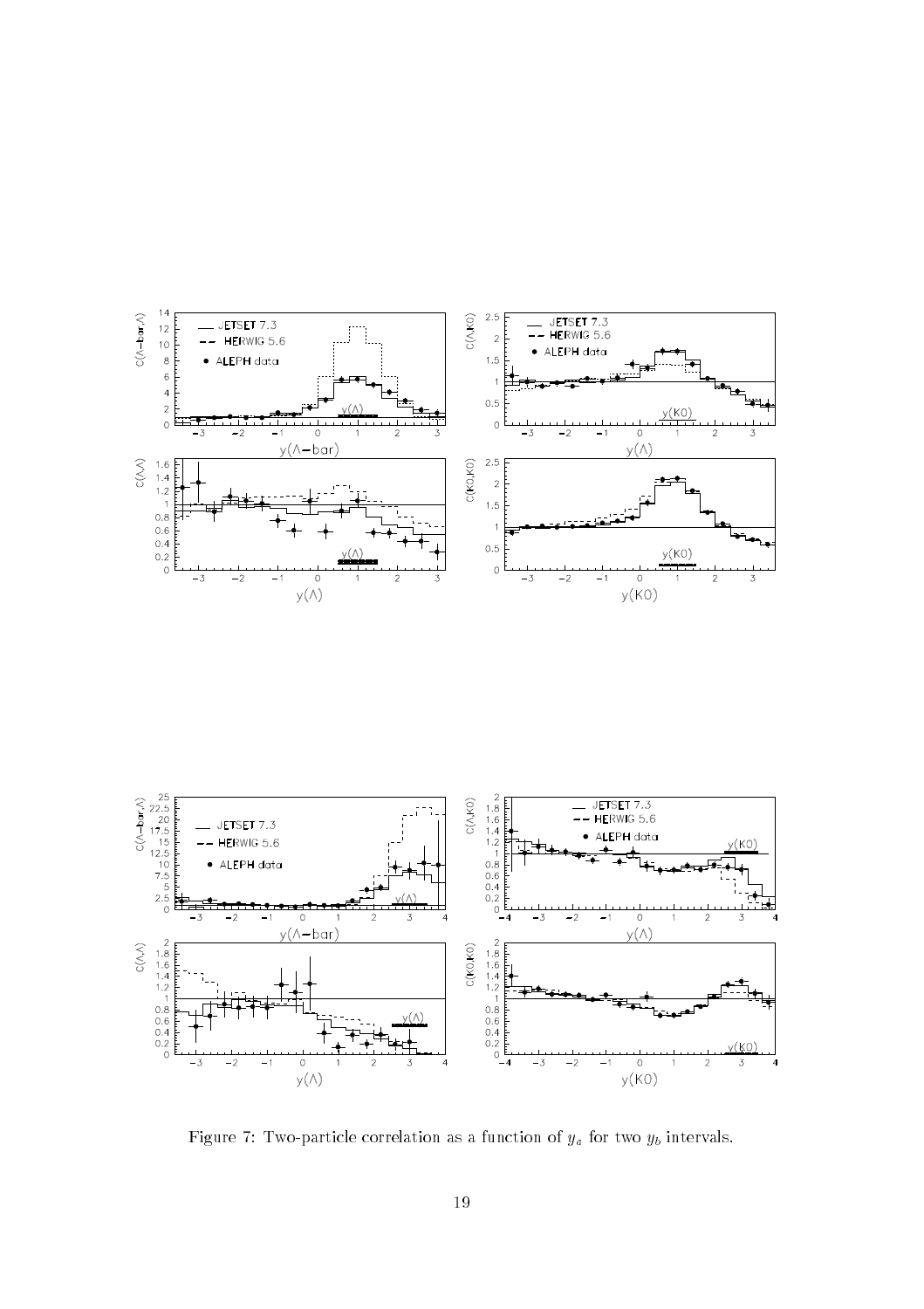

Figure 8: Two-particle correlations as a function of rapidity difference.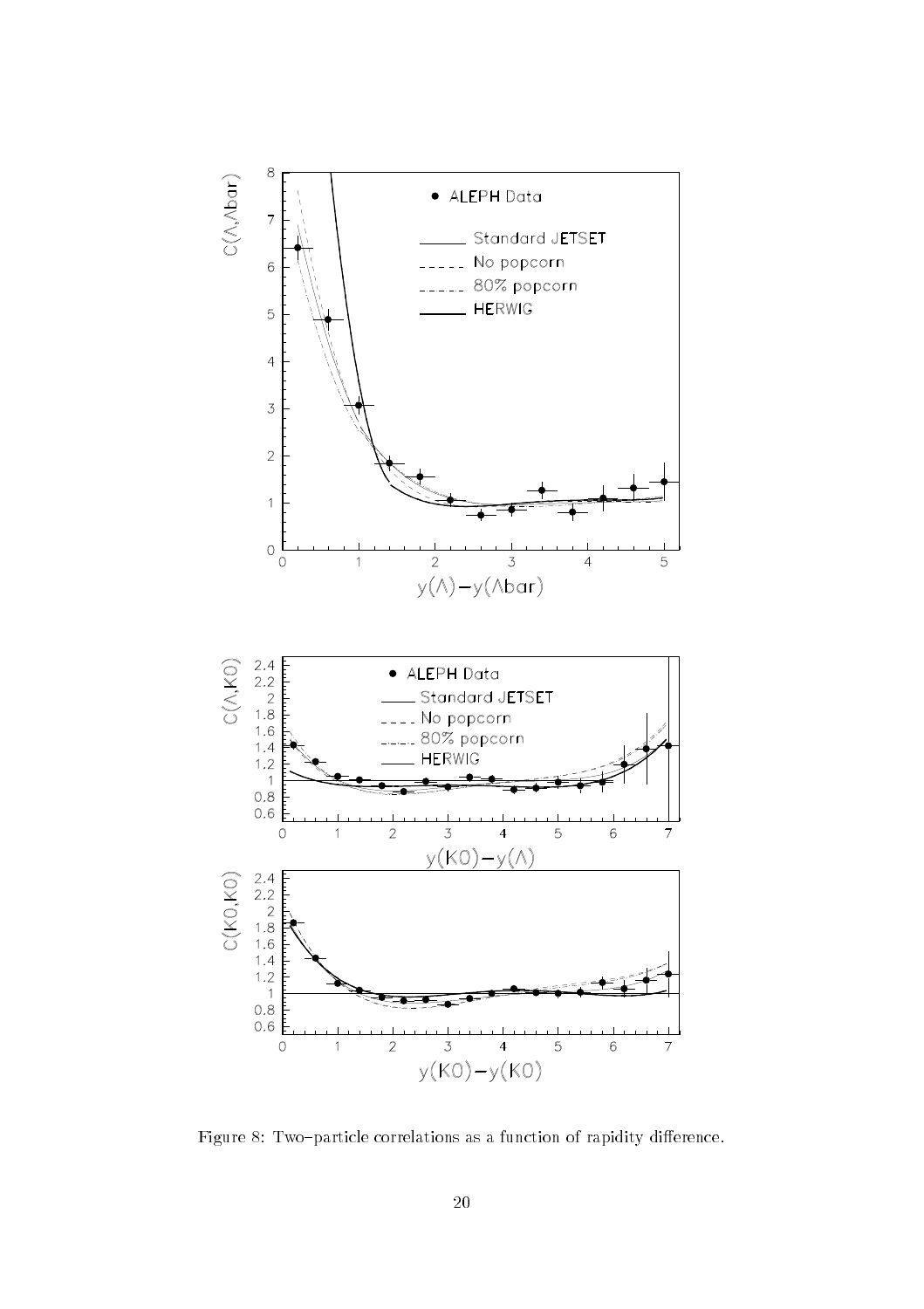

Figure 9: Two-particle correlations as a function of azimuthal separation.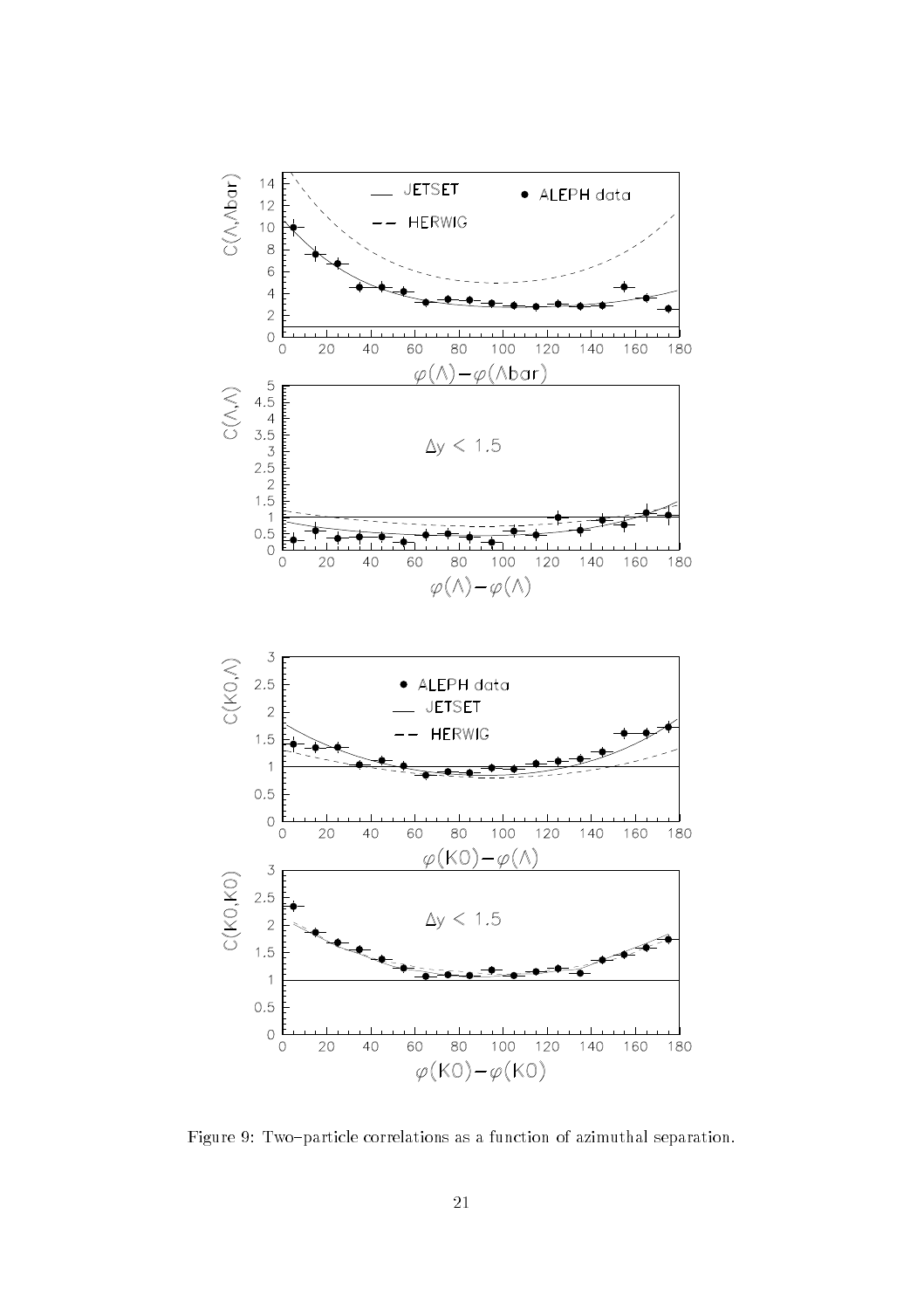

Figure 10: Angle of  $\Lambda$  to thrust axis in the  $\Lambda\bar{\Lambda}$  restframe.